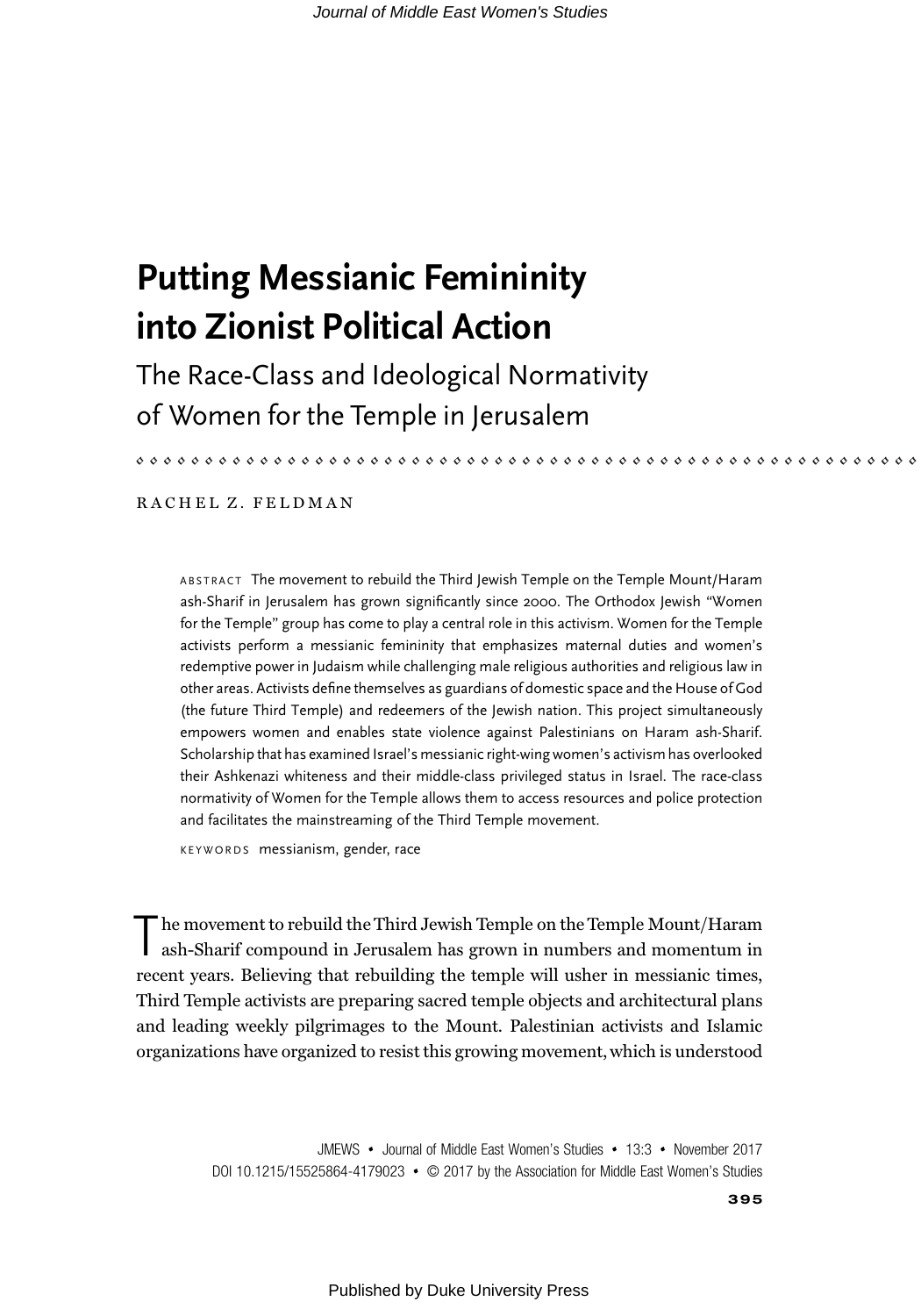as a strategic attempt by the state of Israel to annex the compound (Larkin and Dumper 2012, 39–40; Reiter 2008, 105). Although the Israeli state does not formally endorse the Third Temple movement, the presence of visibly religious Jews entering the Haram ash-Sharif compound surrounded by armed police escorts signals that Temple activists have state support to annex the site in future.

Since 2010 religious women activists have played an increasingly important and public role in Third Temple activism. This article focuses on the ideologies and strategies of Women for the Temple (nashim lema'an hamikdash), the leading activist group of Orthodox Jewish womenin theThird Templemovement. According to their mission statement,Women for the Temple is an "apolitical movement" striving to use the "feminine force" to "prepare hearts for the establishment of the Third Temple." The group regularly offers Jewish women lectures and courses focused on the temple; trains them in "temple crafts," such as sewing priestly garments; provides hands-on educational workshops for children; and guides women on weekly pilgrimages to theTempleMount.Women in the organization cultivate and perform a messianic femininity that emphasizes maternal domestic duties and redemptive women's power in Judaism. In the process, activists challenge the influence and teachings of male religious authorities and religious law that among other things require women's purity and limit women's public leadership and activities.

Women for theTemple activists, most of whom are mothers, define themselves as guardians of domestic space and the House of God (the future Third Temple) and caregivers who protect and redeem the Jewish nation through their spiritual labor. This project simultaneously empowers women, enables violence against Palestinians, and facilitates Zionist expansion. Israeli scholars have argued that right-wing Zionist activism has been feminized as Jewish women strategically use maternalist discourse to achieve goals such as land annexation (Aran and El-Or 1995; Ben Shitrit 2015, 81–82; Feige 2009, 212; Neuman 2004). This scholarship, while offering important insights on gendered activism, overlooks the race and class normativity of right-wing maternal activists. This omission is also characteristic of the pioneering historical and ethnographic literature focusing on Temple activism in Israel, which in addition underplays the impact of Temple activism on Palestinians (e.g., Chen 2007; Gorenberg 2000; Inbari 2009).<sup>1</sup> Women for the Temple activists are economically, racially, and politically privileged as predominantly lower middle-class to middle-class Ashkenazis<sup>2</sup> in a context of Ashkenazi political, economic, and cultural hegemony in Israel. Rather than being "extreme," Women for the Temple activists are successful because they enact normative Ashkenazi standards of nationalism and religiosity, including as it is influenced by feminist currents. They use these resources to access the Temple Mount and normalize the presence of religious Jews there. This privileged positionality mainstreams the Third Temple movement and reinforces systemic state violence against Palestinians.

396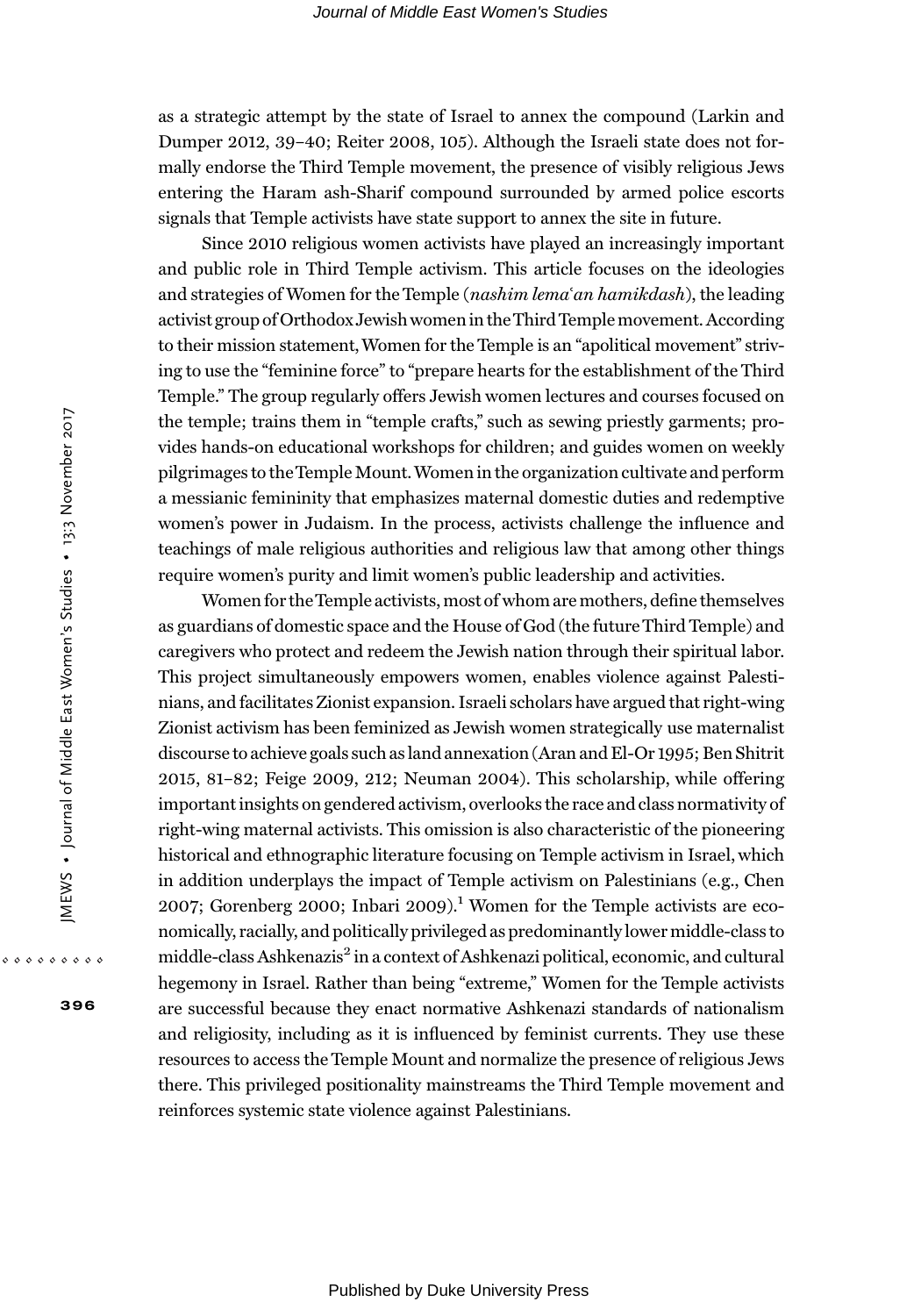## Methods

My ethnographic fieldwork with Women for the Temple between May 2014 and October 2015 included conducting fifteen oral histories (in Hebrew) with active members, observing six pilgrimages to the Temple Mount sponsored by the organization, and attending ritual holiday observances with members. I also attended one month of classes in a Jewish settlement in East Jerusalem that trained women to become pilgrimage guides (madrikhot), an initiative that began in September 2014. This project aimed to recruit and train guides already fluent in multiple languages, including English, French, Spanish, and Russian, to mobilize more Jewish women. Trainees were taught the geography and history of the Temple Mount/ Haram ash-Sharif, religious laws regarding women and the Temple Mount, and methods for making the pilgrimage a meaningful spiritual journey for women. I studied with the women and read the religious source texts that have influenced their understandings of messianic times. I assign pseudonyms to all informants unless I refer to their published work or news reports in which their names appear.

Women for the Temple activists ranged in age from twenty-five to sixty years, with most in their thirties and forties and mothers of multiple children. A core group of about twenty women do the organizing, lecturing, publishing, and coordinating with the larger Third Temple movement and allied activist groups. I had access to the women because I am a white ritually observant middle-class Jewish woman from the United States familiar with the behavioral customs of my informants. Like my informants, I dress modestly and, as a married woman, I partly cover my hair according to the Jewish tradition. These practices allowed me to build cordial relationships, although I persistently struggled with how to relate to them given my objections to their ideological project. Attending pilgrimage trips to the Temple Mount was particularly uncomfortable. While I recognize the importance of the Temple Mount to the Jewish people, I do not condone entering the space with armed Israeli soldiers. I view such an act as a violent extension of Israel's military occupation. Still, I participated in these six visits because they represent the central activity of theThird Temple movement andWomen for theTemple. During the visits I observed the experiences of women on the Mount and the work of the pilgrimage guides who narrate the visit for participants. The pilgrimages also proved a critical site where I could be introduced to high-ranking activists and recruit participants for future interviews.

During the interviews I discussed spiritual praxis with informants, encouraging them to elaborate on the unique role that women were coming to play within the movement, a subject about which they are deeply passionate. We theorized together the effectiveness of their activism; their relationships to the state, rabbinic authorities, and feminism; and the process of global redemption  $(ge'ulah)$ . My eagerness to hear their life histories and theological interpretations helped establish a common bond of women interested in studying Torah and Jewish law. I believe

397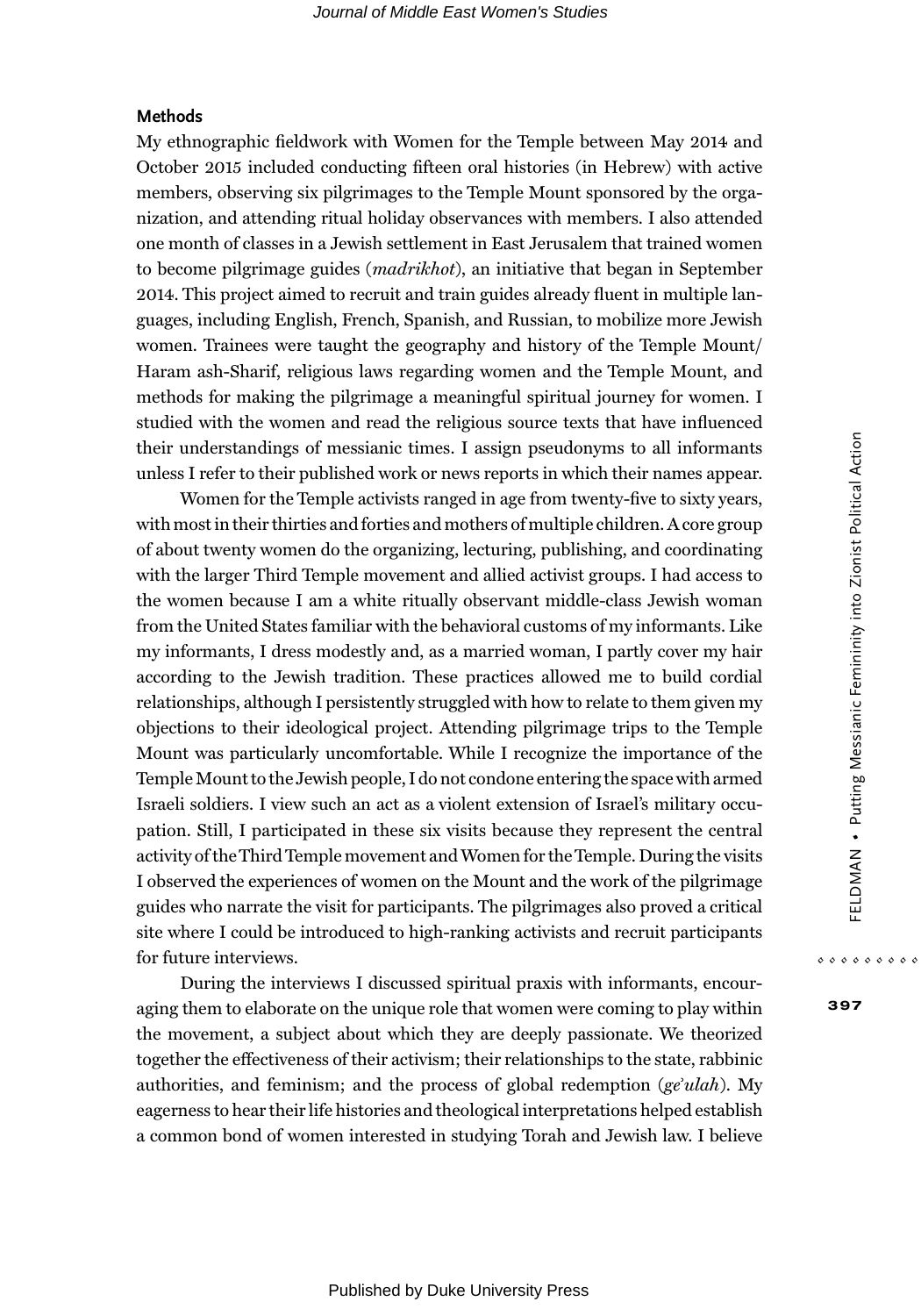that my informants saw me as a strategic translator of their project, an academic from the same tribe who could explain and transmit their core spiritual beliefs to a larger audience. Although I do not condone their political aspirations, my goal from the onset was to disrupt simplistic characterizations of Third Temple activists as messianic "crazies" or"fundamentalists." Women for theTemple are deeply spiritual, intellectually engaged, and committed activists whose desire for the Third Temple, I contend, emerges from the specificity of their place within the evolution of religious and nationalist Zionism.

#### Women for the Temple in a Zionist Expansionist Context

Women for the Temple was founded in 2000 by a small group of religious-nationalist Jewish women who primarily resided in Jerusalem and West Bank settlements. By October 2015 the group counted 129 women from many parts of Israel and the Occupied Palestinian Territories as members, about half from West Bank settlements. Women for the Temple activists receive significant media attention and effectively gain sympathy for Jewish prayer on the Temple Mount from Israelis who are not necessarily far right on the ideological spectrum. Despite its apparent novelty,Women for the Temple activism developed in the wake of decades of "heritage projects" putatively interested in rediscovering or returning to a mythical Jewish past but in fact part of a long-term strategy for Jewish land annexation in Jerusalem. Just as Israeli archaeological projects are used ideologically to provide material evidence of a Jewish past by erasing a Palestinian present and legitimizing the state of Israel (Abu El-Haj 2001), groups like Women for the Temple actively produce the evidence of a messianic Jewish future unfolding. This authenticates and strengthens Jewish claims on the Temple Mount/Haram ash-Sharif and state projects that Judaize Jerusalem. For example, the Israeli City of David project in the East Jerusalem neighborhood of Silwan is an archaeological site ostensibly dedicated to uncovering the ancient city of King David, but it is also being used to settle Jews and evict Palestinians from their homes. Since 2014 the Third Temple movement has conducted their annual Sukkot ritual celebration in Silwan in collaboration with the City of David archaeological park.<sup>3</sup> Third Temple supporters, including several members ofWomen for theTemple, are among the seventy families who have taken up residence in the City of David.

In 1984 members of the Jewish Underground plotted to blow up the Al-Aqsa mosque and the Dome of the Rock in order to build the Jewish Third Temple and ignite the messianic era. Since the 1990s, however, the Third Temple movement has distanced itself from violent action and focused instead on changing Jewish public opinion through education and propaganda. From 2010 onward the Third Temple movement's educational approach has helped it gain more support from the religious mainstream. Organizations such as the Temple Institute, which is responsible for rebuilding Temple vessels and training priests, brand themselves national

398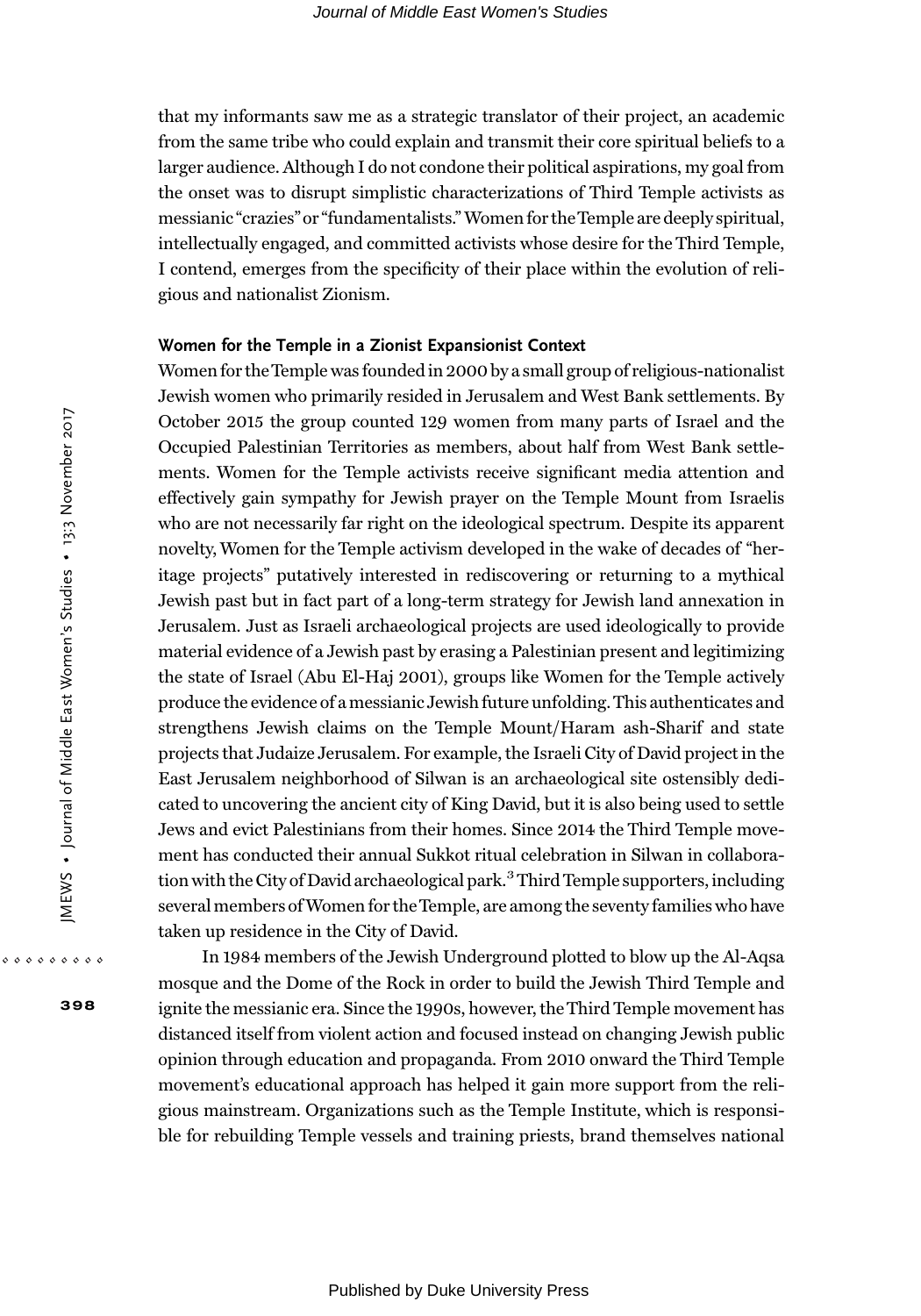"heritage projects" and "research institutions" to reach wider audiences in Israel and abroad. While plans to annex the Mount or rebuild the Temple are not officially sanctioned or sponsored by the Israeli state, the Temple Institute receives national service volunteers and substantial annual funding from the Ministry of Culture, Science, and Sports and the Ministry of Education to support its education programs (Ir Amim and Keshev 2013). Although the Third Temple movement had previously been written off as a fundamentalist fringe group in Israel, it has mainstreamed by taking advantage of state resources, building alliances, and diversifying its activist base in terms of age, gender, and level of religious observance.

There are at least twenty-nine temple activist groups affiliated with the movement. They work to bring Jews to theTempleMount, lobby the Knesset for increased access, prepare plans for the Temple, develop educational programs for children, train *cohanim* (priests), and conduct outreach and raise funds abroad with evangelical Christian allies. There has been a dramatic increase in the number of religious Jews visiting the Mount with guides affiliated with the Third Temple movement. According to police reports, 5,658 Jews visited the Mount in 2009 and nearly 11,000 in 2014.4 Despite the Israeli government's insistence that it will not change the status quo,which forbids Jews to pray on the Mount, temple activists believe that they can influence government policy through sustained grassroots actions such as helping more religious Jews visit on a daily basis.

With the exception of a small number of high-profile activists and rabbis who are permanently banned by the police, Third Temple activists are almost always allowed entry to the Temple Mount/Haram ash-Sharif during specified visiting hours, including times of high political tension and during Islamic holidays. In addition, temple activists are always provided with heavily armed police escorts who "protect" them from Muslim worshippers. As is the case in many of Israel's hotspot military checkpoints in the West Bank, the Haram ash-Sharif is predominantly policed by Mizrahi Jews, Ethiopian Jews, and Druze, or Christian Palestinian soldiers. Mizrahi soldiers are often sent to do the "dirty work" of protecting an Ashkenazi elite in Israel (Mazor and Mehager 2016). Even though young temple activists are often arrested for attempting to pray or prostrate themselves on the Mount, they are usually released within a few hours. They may receive a temporary ban from the Mount/Haram that usually lasts between fifteen and thirty days. Meanwhile, Palestinian Muslims under fifty are regularly denied entry into Jerusalem and the Mount/Haram.

Jewish prayer and Jewish access to theTempleMount/Haram ash-Sharif were pushed to center stage in Israeli media and political debates by frequent violent clashes and increased presence of Third Temple activists on the site in the 2010s. In 2014, moreover, Mutaz Hijaz, a Palestinian man from Jerusalem, attempted to assassinate the high-profile temple activist (and now Likud member of Knesset) Yehuda Glick. The emboldened Jewish presence on the Mount contributed to an 399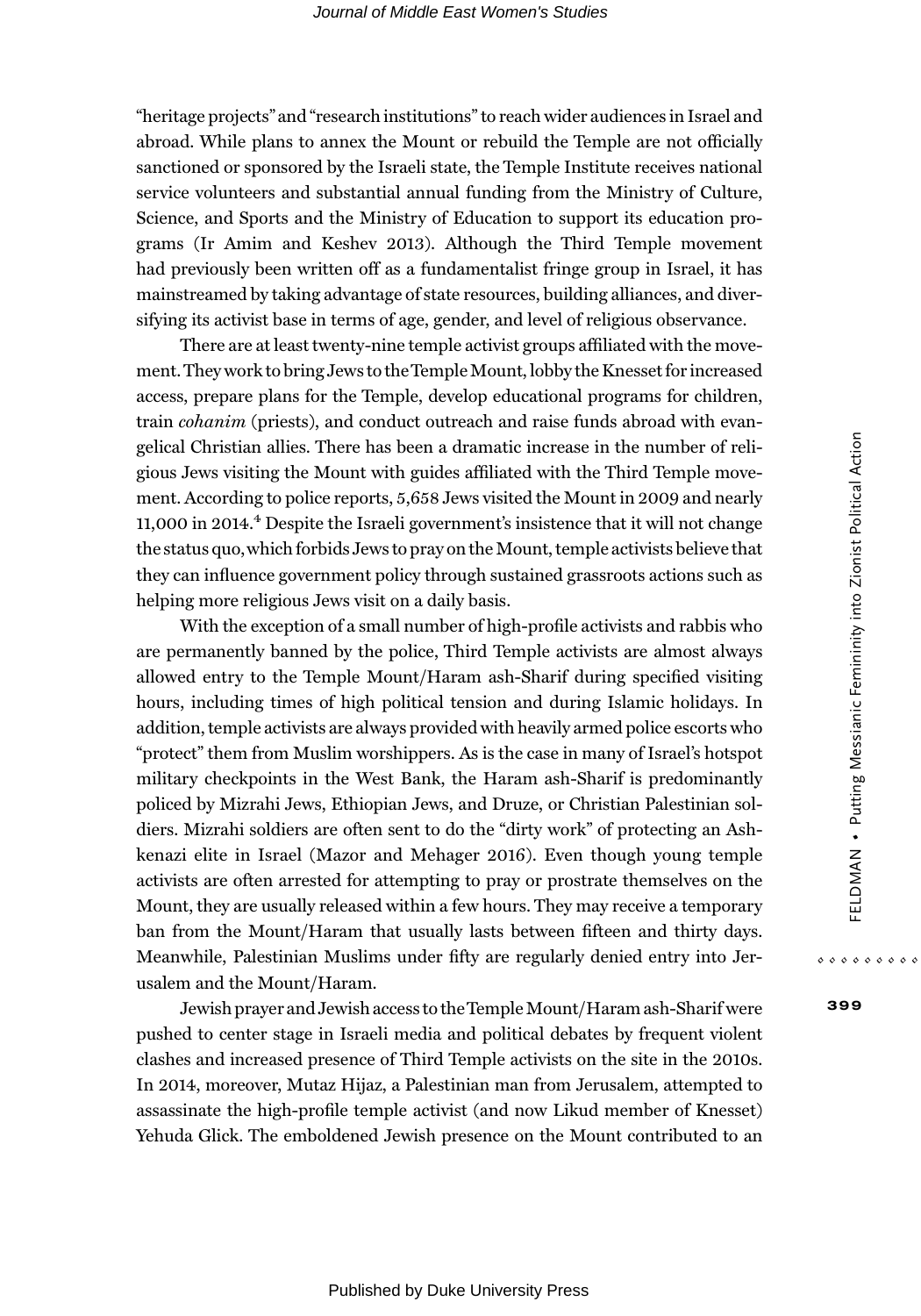outbreak of violence in October 2015 that lasted through June 2016. Many Israelis and Palestinians referred to this uprising as the "Third Intifada" or the "Intifada of the Knives." On June 30, 2016, Hallel Ariel, the daughter of Rina Ariel, a cofounder of Women for the Temple, was stabbed to death in her home in the settlement of Kiryat Arba by Mohammad Nasser Traʿayra, a Palestinian teenager from a nearby village. For Rina, the murder of her daughter reinforced the need for Israeli sovereignty over the Temple Mount and the rebuilding of the Third Temple. According to Rina, the state "exiling" of Jews from the Mount was effectively "giving a prize to Islam," motivating Palestinians to continue their attacks.<sup>5</sup> As my fieldwork overlapped with the Intifada of the Knives, Temple Mount activists often explained they were protesting Palestinian attacks against their communities or families. They would describe their pilgrimages as an important "response to terror," a way to show Palestinians that they would fight for their holiest site no matter the cost. Despite public criticisms from the secular left wing that the higher numbers of Jewish pilgrims on the Mount provoked the wave of stabbing attacks during 2015–16, my informants saw pilgrimage as critical to ensuring Jewish safety and sovereignty. They believed their actions would ultimately unify the nation around the idea of rebuilding the Temple.

Many Israeli Knesset members and government ministers now advocate for Jewish prayer at the Mount or its annexation. They visit the site with Third Temple activists, donate to Third Temple organizations, and make Jewish prayer on the Mount part of their campaign platforms.<sup>6</sup> This overlap between formal political institutions and the Third Temple movement illustrates the movement's efficacy at strategically using civil or religious discourses depending on their audience. For example, activists increasingly frame their demand to pray on the Mount as a matter of "religious freedom" they are "entitled to by the democratic state." This language appeared throughout my interviews and in the blogs, Facebook posts, and newspaper articles by Temple activists between 2012 and 2016. Glick is widely regarded as the first activist to popularize the Third Temple movement as a human rights struggle.7 This discourse is part of a larger trend by right-wing pro-settlement organizations in Israel, whereby the human rights language of the secular left wing has been co-opted to legalize and justify the annexation of Palestinian lands (Perugini and Gordon 2015, 105–28). According to such settler groups, they are the "natives" who are threatened by a Palestinian "occupier" and must protect their lands from a state that discriminates against them and favors Palestinians (105–7). Human rights discourses,whether used by groups on the left or the right, function as powerful "resources" that bestow moral legitimacy onto projects of occupation and domination (6–14). Human rights discourse also allows the Third Temple movement to underplay its messianic agenda, in the process appealing to wider sectors of Jewish and non-Jewish publics, including a small but increasing number of ultra-Orthodox Jews who ascend the Temple Mount/Haram ash-Sharif with Third Temple activists.

400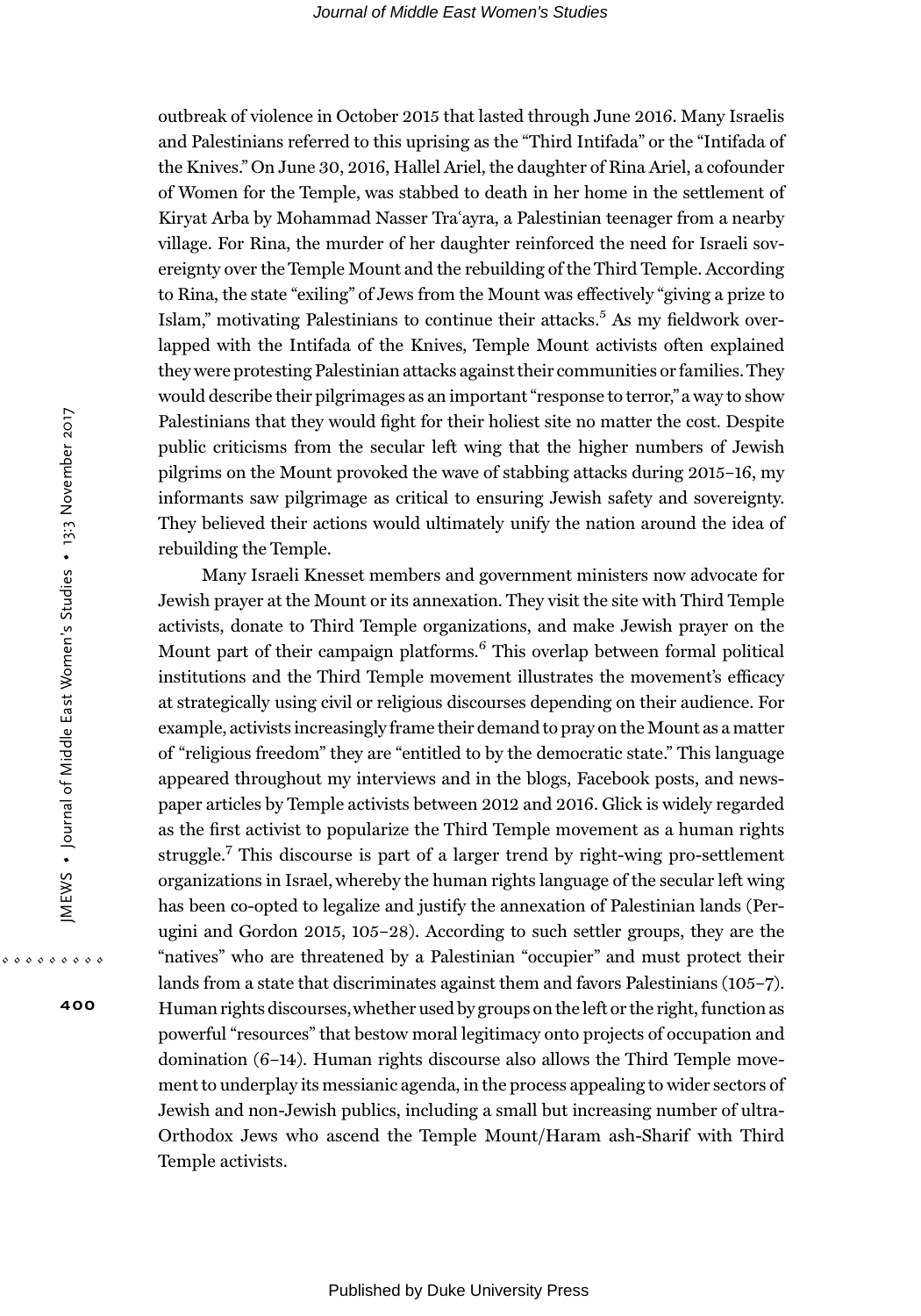The mainstreaming of the movement is indicated by Students for the Temple Mount, which has a large secular membership and coordinates visits to the Mount, informational events, and debates on college campuses around the country. Recent surveys indicate that as many as one-third of Jewish Israelis support building a Temple on the Haram ash-Sharif, and 59 percent agree that there should be a change in the status quo, such as extending Israeli control over the site or establishing separate visiting hours for Jews and Muslims, as was done at Abraham's Tomb in Israeli-occupied Hebron.<sup>8</sup> According to the women I interviewed, this increasingly favorable public opinion is due to the spread of a new Temple consciousness among Jewish Israelis and the success of the Third Temple movement's strategic campaign to normalize the presence of Jews on the Mount. By bringing more Jews every year, activists hope to create a situation where the state can no longer ignore their demands and will be forced to divide and annex this holy site.

While adult activist groups like Women for the Temple pride themselves on using peaceful activist strategies and working in collaboration with state authorities, a younger generation of Third Temple activists are turning to militant action in a group called "Returning to the Mount." These teens openly confront Israeli police and Muslim worshippers and are frequently arrested for provocative activities such as praying and attempting to sacrifice lambs on the Temple Mount/Haram ash-Sharif during the Passover holiday (Hasson 2016). Young women are among the most passionate and committed of the approximately one hundred active members of Returning to the Mount. These teenage girls see it as their job to provoke state responses. On Israeli Independence Day, May 12, 2016, fifteen of these activists were arrested for participating in an illegal protest and attempting to march to the Temple Mount through Palestinian East Jerusalem. The arrested included three young women who were carrying their infants while attempting to cross a police blockade (Ben Porat 2016). The majority of these young women activists grew up in West Bank settlements. For them, it is not enough to simply educate and raise awareness of the Temple. They see themselves as carrying on the Zionist settlement project of the West Bank to a new frontier: TheTemple Mount in Jerusalem. Shira is a sixteen-year-old Mizrahi activist in the movement who lives in a settlement near Hebron and had been arrested three times when I interviewed her in April 2016. She explained: "We don't play by rules the way the other groups in the movement do.We aren't afraid to say openly that we want to destroy the mosques. Other groups talk about democracy and religious freedom on the Mount, but that is not our message. We play with the gray legal zone in order to push things forward, just like settlers who created new settlements in Judea and Samaria."According to my visual surveys, about half of the members of Returning to the Mount are Mizrahi ("oriental" Jews). The Ashkenazi elite of the Third Temple movement relies on the Mizrahi youth who are arrested for praying on the Mount or conducting illegal protests to push movement goals forward. As Shira explained with pride, her group is the  $kav$   $\infty$ , or

401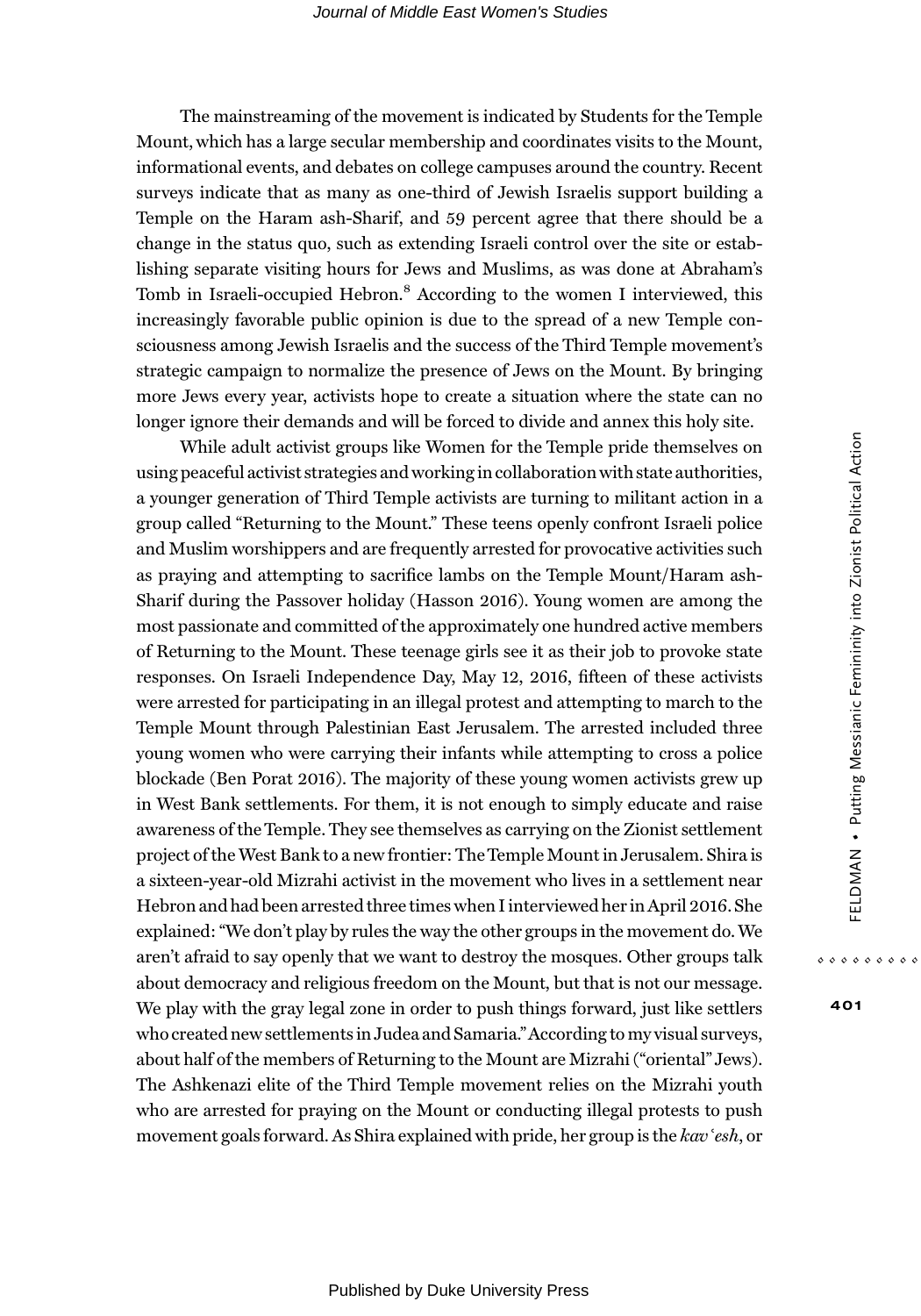fire line, that is willing to "push things forward" for the movement by confronting police and Palestinians.

### Messianic Femininity as Putting Theory into Action

Fifteen years ago we met and began to think about the Temple, not just in theory, but in action. Slowly more women joined. . . . The power was waiting underground. Being breast fed and diapered . . .

—Women for the Temple on the organization's fifteenth anniversary (posted on Facebook on June 23, 2015)

The messianic femininity of Women for the Temple enacts a particular kind of womanhood that can be misrecognized if we simply focus on how women activists travel to the Temple Mount to pray or sew clothes for the cohanim. It includes a redemptive quality of women's divinity inspired by Jewish mysticism, which my informants seek to embody. At different moments in Jewish history, this feminine aspect of divinity and role of Jewish women more generally was elevated and emphasized in worship and theology, especially when connected to messianic desires. During the Sabbatian messianic Jewish movement of the seventeenth century, women were considered prophets and liberated from many restrictions in Jewish law (Rapoport-Albert 2011). Even the wife of Sabbatai Tzvi, the selfproclaimed messiah, was regarded as the earthly embodiment of the Shekinah, the feminine aspect of God, projecting mystical metaphors of divine femininity onto the actual body of a Jewish woman (Van der Haven 2012, 11).

This idea of the triumph of the feminine in Judaism evolved and gained importance in the second half the twentieth century. Jewish Renewal, often referred to as neo-Hasidism, is a transdenominational form of Jewish practice rooted in mystical traditions that arose out of 1960s counterculture movements (Weissler 2005, 55). Influenced by feminist and environmentalistmovements, Jewish Renewal advocated for the full participation of women in Jewish rituals and a feminist reading of Jewish theology. Renewal worship placed a strong emphasis on the use of feminine God language and connection to the Shekinah, elevating and valorizing feminine qualities, which was critiqued for essentializing the feminine and holding in place a rigid gender binary (60). By the end of the twentieth century, feminist currents had permeated the strictly Orthodox world. In Israel and in religious settlements, women's seminaries for advanced Torah study flourished (El Or and Watzman 2002; Israel-Cohen 2012), greatly expanding the number of women religious teachers and spiritual leaders in the Orthodox world.

Despite being a women-initiated and women-led movement that often challenges male authorities and patriarchal restrictions on their behavior, only two of the fifteen Women for the Temple activists I interviewed were willing to identify as

402

. . . . . . . . .

Published by Duke University Press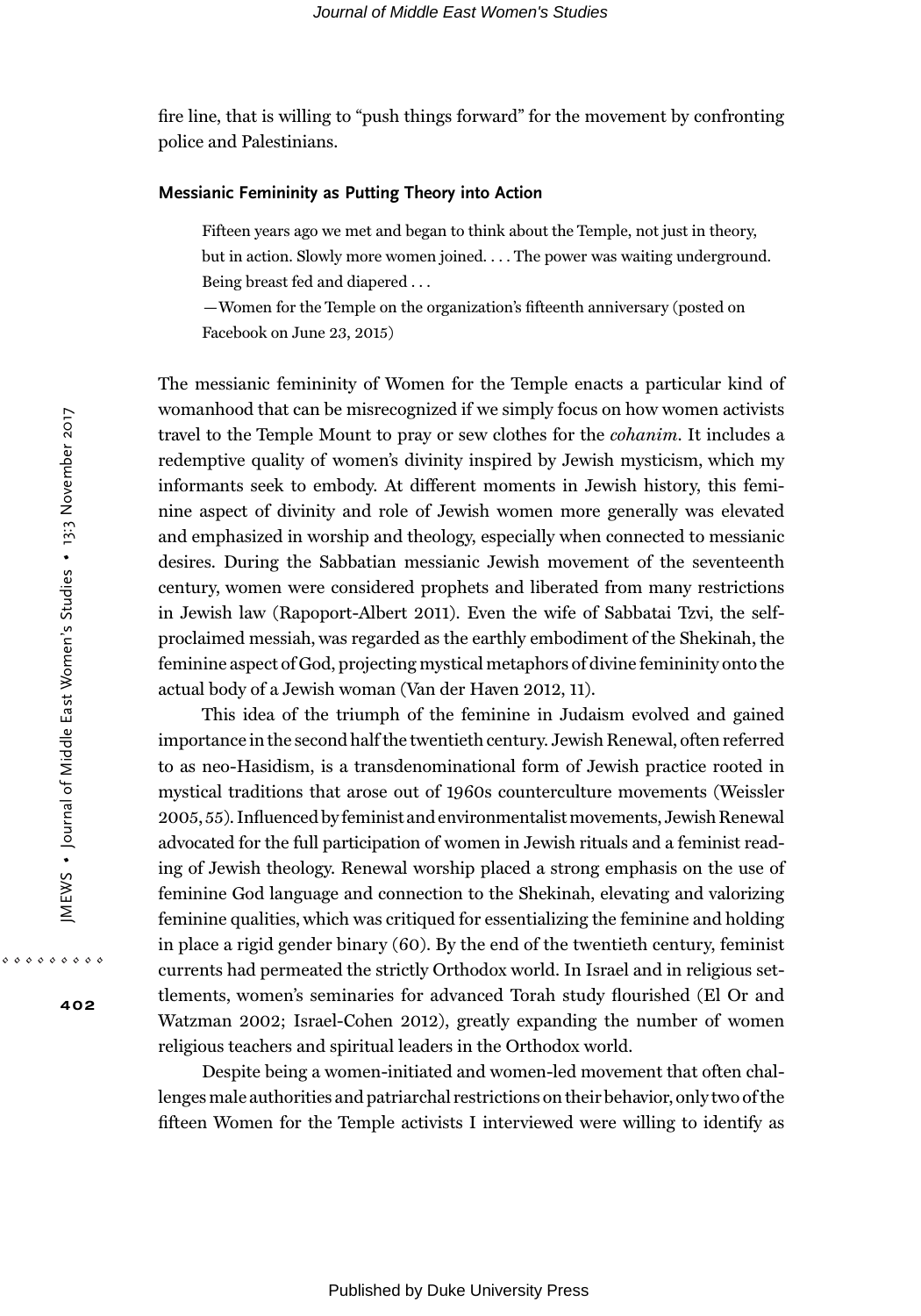"feminists" (the same word in English and Hebrew), and these two women did so with some reluctance given the negative connotations within religious circles. For example, Anat, a university-educated forty-eight-year-old mother of three from a settlement in the northern West Bank interviewed in September 2015, responded:

You ask me if I am a feminist. I don't really like the title, but yes.We are in the middle of a big change for women and it is part of God's plan. The feminine light is becoming more revealed in the world and it is a sign of the messianic era. Yes, feminism is coming for theTemple! But it is not about waving a flag and saying that I am feminist. The entire process of feminism is developing in order to bring the Temple.

Most women interviewed firmly rejected the term *feminist* and framed their leadership as a form of women's "empowerment" that capitalizes on the traditional domestic roles and inherent spiritual skills of Jewish women to further the Third Temple movement. For example, for Naomi, a forty-three-year-old mother of four children from a settlement near Hebron interviewed in October 2015:

the work we do is very empowering for women. As women we bring certain skills that men do not have. For example, we know how important the family home is so we understand how important the House of God is. But most women in our movement do not consider themselves feminists. Most will agree that the house and the family always come first. And then second is working outside [the home] for the sake of Israel. The house of Israel cannot be built unless the personal house is complete.

This emphasis on maternal care of the House of God is depicted in their logo, which shows a woman lovingly cradling the Temple Mount in her arms.

Women for the Temple activists explain their desire to rebuild the Temple as a "logical" move from theory to action for the Jewish people, part of reviving and deepening their spiritual practice. Miriam, a retired schoolteacher and a grandmother from a settlement in the northern West Bank, explained this concept when I interviewed her in August 2015: "Why should we continue to abstract the Temple and the animal sacrifices into prayers? We pray three times a day for the rebuilding of the Temple. Now that we have returned to Israel we can act.What is stopping us? It is the mental slavery, the mentality of exile  $[galut]$ ." Miriam is now one of the leading pilgrimage guides and Third Temple educators. She believes that there are signs from God everywhere that the time has come for the Jewish people to build the Temple: "Now there is a country of six million Jews, museums, and hospitals. All the signs are here. The redemption is going forward, and whoever doesn't see that is crazy. There is an ingathering from all over the world. Jews are returning to Orthodox observance and the land is being settled. The Temple is part of this process. There is an awakening going on."

403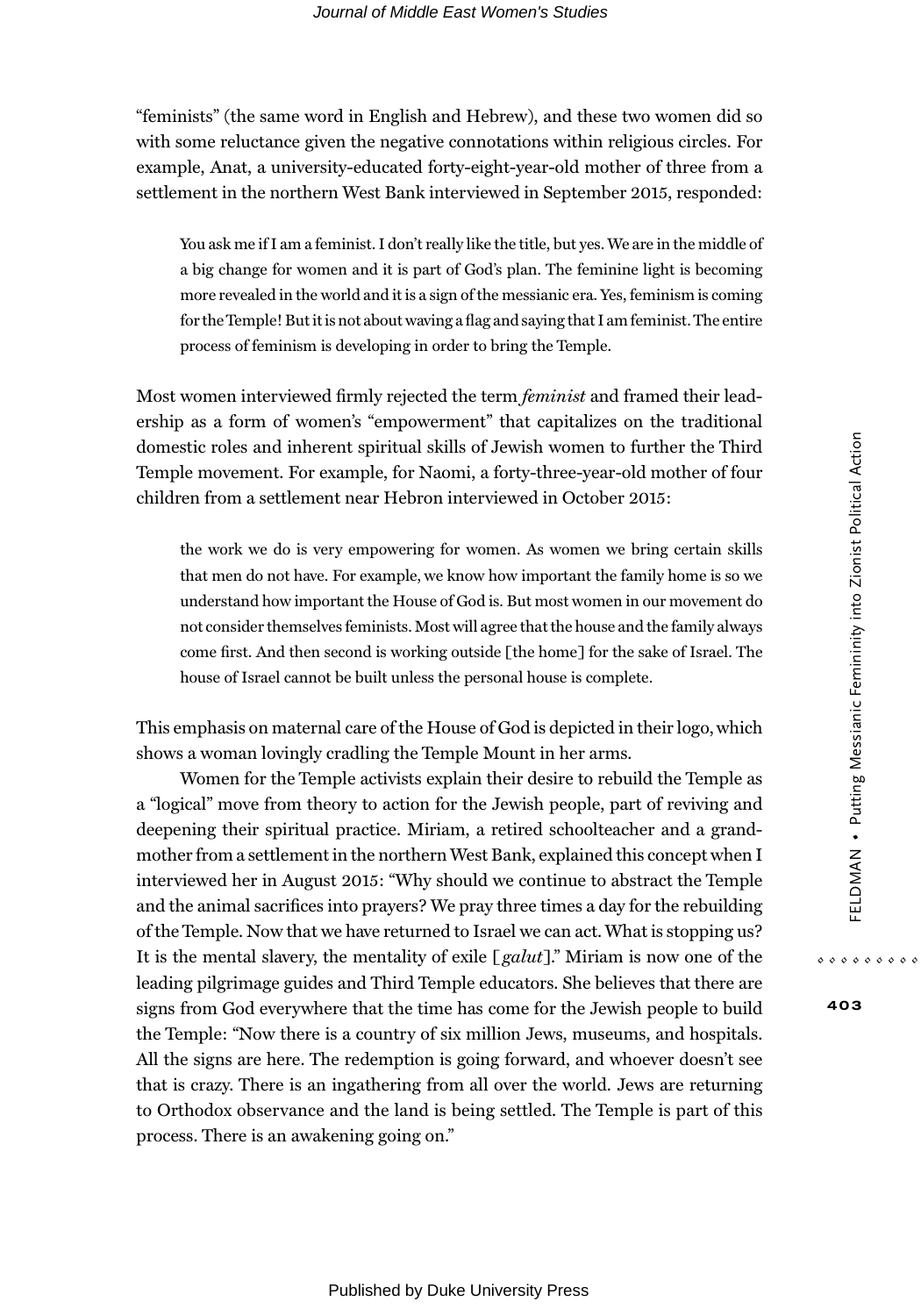

Figure 1. The official logo of Women for the Temple. As depicted on the Women for the Temple Facebook page on September 13, 2016

Similarly, sixty-year-old Sarah, a collegeeducated mother of ten children who lives in an East Jerusalem settlement, believes that now is the right time to transform messianic dreams and theories through action, in the process materializing the future. She works as a pilgrimage guide and public speaker on topics related to the Temple. She instructs participants: "Create in your imagination a guided tour. See the Temple in its place. Erase the Mosque, the Arabs, the Waqf, the police officers—and pray. As if only you and God are in a private conversation in the heavenly Temple." As she shared in an August 2015 interview: "It is convenient to sit in your synagogue and dream about the Third Temple

falling from the sky, like we waited, dreaming for the Messiah. But we know what happened in the end, they [European Jews] waiting so long so God had to push them. This is why we had the Holocaust. So it is our job as women to put the subject of the Temple into the air."

As Women for the Temple ascend the Mount, they enact Jewish religious language that articulates the Temple as the site for pairing with God. Following this Jewish collective memory, twenty-five-year-old Tamar, a university student and daughter of French immigrants who currently lives in Tel Aviv, stated: "I go to the Temple Mount in purity . . . like a bride on her wedding night. It is the place I go to join in a union with the divine presence. When the Temple is rebuilt, the entire nation of Israel will have this new marriage with God." Many young Jewish women today are also literally ascending the Temple Mount as brides. As part of their campaign to bring more Jews to the Mount, Women for the Temple offers special guided pilgrimages for brides on their wedding day. There was at least one young woman ascending in honor of her wedding day on all six of the pilgrimages that I attended. In many cases, this powerful emotional experience initiates a young woman into Women for the Temple or other Third Temple activist groups.

# Challenging Masculinist Religious and Sexual Restrictions

In addition to articulating women's redemptive importance as the guardians of the Jewish home and nation, Jewish messianic femininity is a lived embodied reality that transforms the participant and challenges religious norms. In crafting a culture of women's pilgrimage, for example,Women for the Temple activists guide women through the proper purification ritual prior to ascending, including immersion in a ritual bath (mikveh). The bath is considered special and empowering for Jewish women, my informants explained. It is a godly commandment only to women,

404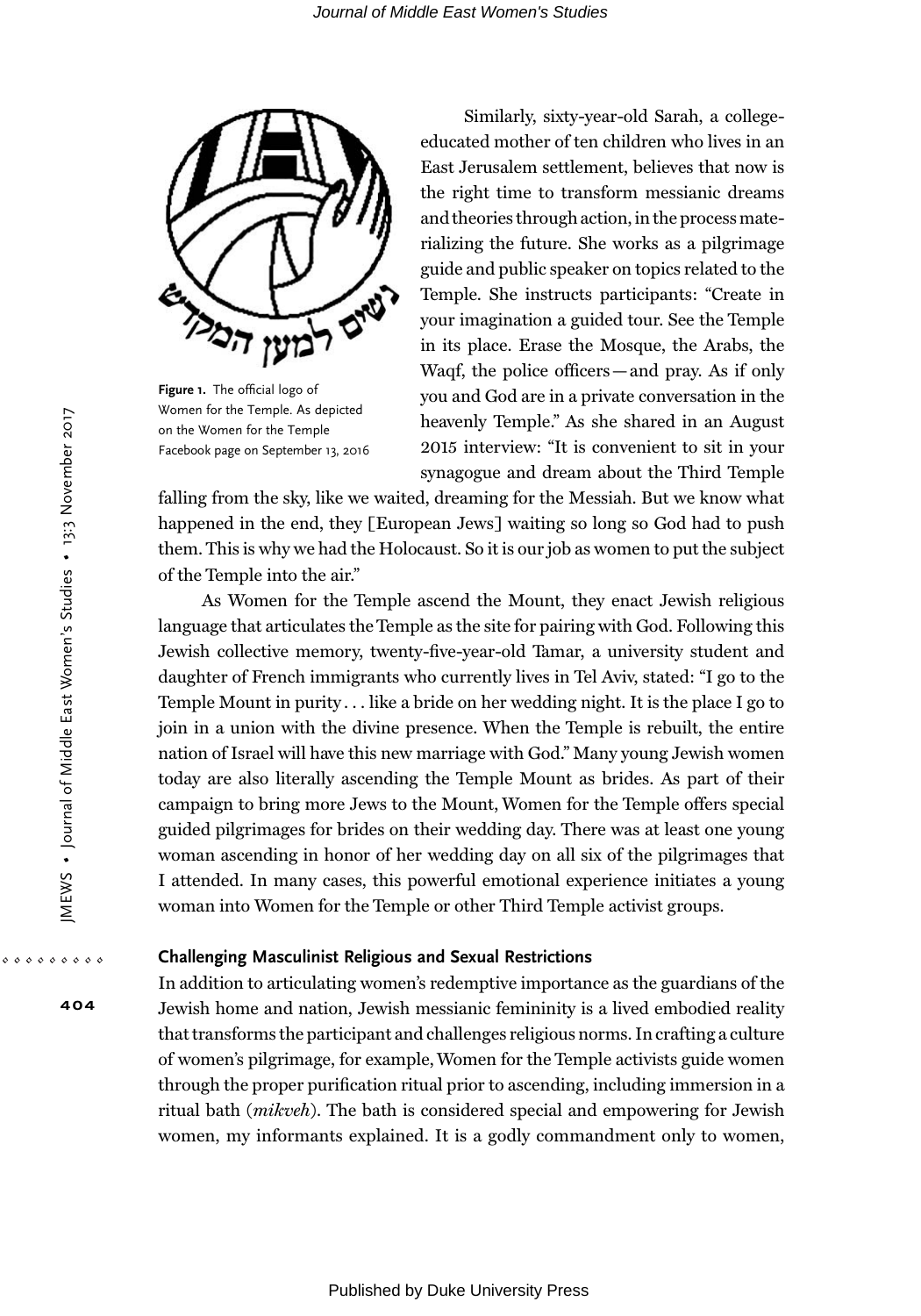putting it at the center of Jewish femininity. However, women's pilgrimage to the Mount is not uniformly approved of by the rabbinical establishment because the mikveh is not allowed for unmarried women. Jewish law requires married women to immerse themselves in a ritual bath after the monthly menstrual period in order to become pure for sexual relations. Single women are discouraged and often denied entry to a mikveh because rabbis consider this to enable premarital sex.

To circumvent these challenges,Women for the Temple launched a campaign to convince mikveh workers not to ask women their marital status or reason for taking the ritual bath. Idit Bartov, a member of Women for the Temple, used her expert knowledge of Jewish law to assist Women for the Temple in their mikveh campaign. Idit was one of the first Orthodox women to receive a special ordination from Midreshet Lindenbaum in Jerusalem, allowing her to assist both men and women with Jewish legal questions. The ordination program requires five years of intensive study and passing exams equivalent to those required for male rabbis (Meir 2013).<sup>9</sup> Idit explains in a published interview how women's pilgrimage to the Mount is part of a larger effort by Orthodox women to study Jewish law, update it, and make it more relevant to women's experiences in the twenty-first century. She encourages women to study and take matters into their own hands rather than chase after male rabbinic authorities for halakhic decisions: "There is a war on the opening of the Temple Mount to women that begins and ends with the *mikveh*.... We are dealing with laws that have been frozen for two thousand years. . . . In the beginning, there were voices that wanted to go door to door and collect Rabbis who will give their approval and blessings. I am not in this game. I see how they belittle us"(Bartov 2014). Taking control of purity practices based on advanced religious training challenges a rabbinic hierarchy that traditionally excluded women from the interpretation of Jewish law.

On February 29, 2016, members of Women for the Temple argued against rabbinic mikveh restrictions before the Knesset's Committee on Gender Equality. Anat, the college-educated mother who lives in the West Bank, completed advanced seminary training in Jewish law and is a leader of the mikveh campaign. She explained that the mikveh matter is not only about women's rights in Israel. It is also about helping religious women have a more positive relationship to their bodies:

There are many single women who want to visit a *mikveh* so that they can go to the Temple Mount. But the official position of the rabbinate is that single women cannot go. They don't want single women using the mikveh to have sex. But I really support women going to the mikveh before marriage as a spiritual practice so that they can better connect to a positive body image. Many religious girls only learn about sex and their bodies right before the wedding. Your wedding should not be the first time you connect to yourself. There are a lot of problems here, women experience shame and fear. So going to the Temple Mount is something empowering for single women and young girls

405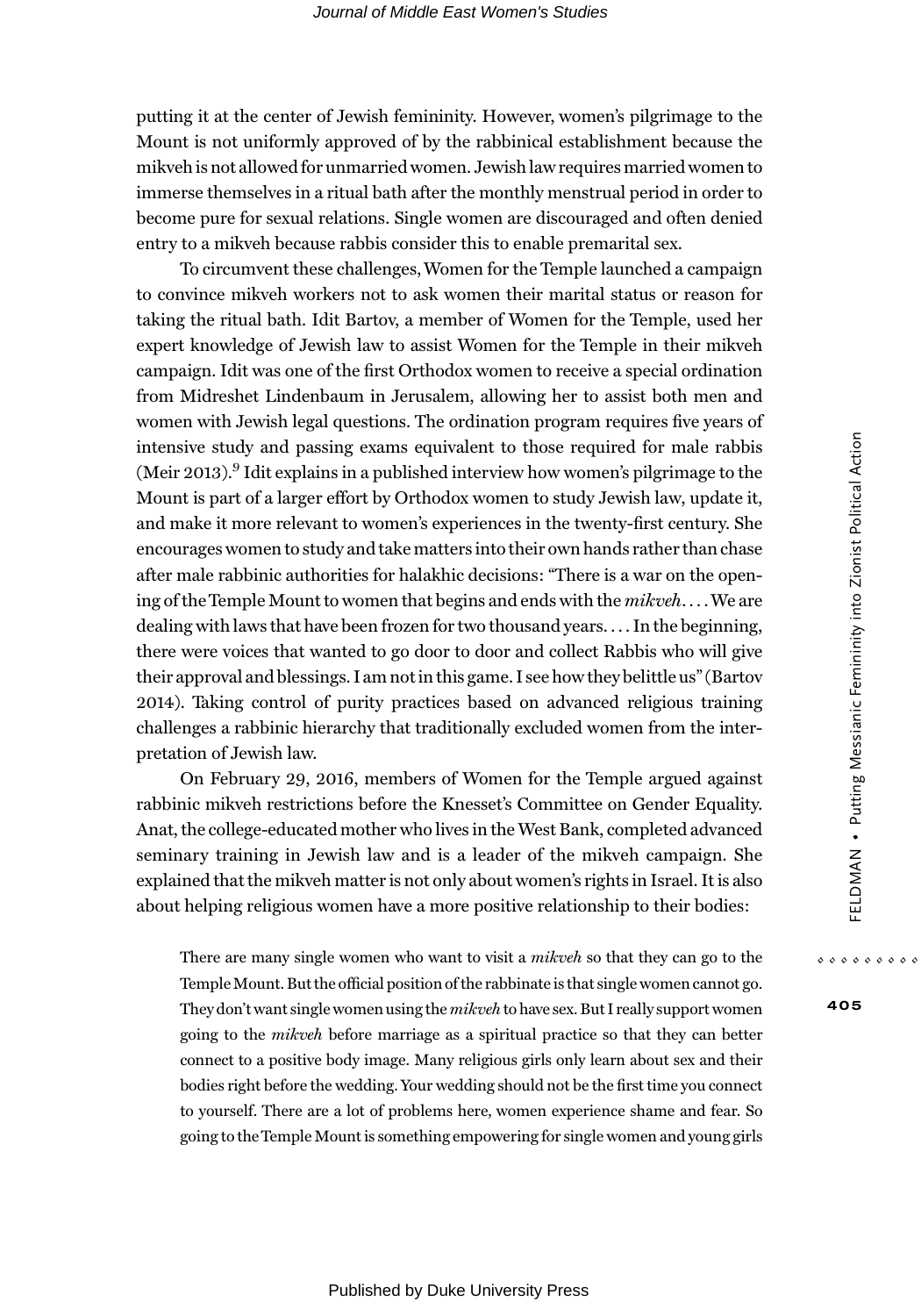who have to become aware of their periods and bodies in order to ascend. In the time of the Temple, women were more connected to spirituality and the body in a positive and empowering way.

By challenging rabbinic authority and taking legal decisions into their own hands, Third Temple activists believe that they facilitate women's spiritual empowerment. Studying the history and prophecies of the Temple Mount is part of studying what it means to be a Jewish woman and redefining the role of Jewish women messianically. Women for the Temple see themselves as active liberators with special roles that only women can fulfill. Women activists often compared their spiritual labor and pilgrimages to the experiences of the biblical matriarchs. The figure of Miriam the prophetess, sister of Moses and Aaron, for example, figures strongly in their accounts as a model of female spiritual power and inspiration. When I interviewed her in July 2014, Leah, a forty-five-year-old mother of three from a settlement near Hebron, compared the work of Women for the Temple to that of Miriam, who led Jewish women in song and dance with her tambourine after crossing the Red Sea. In her exegesis of the Exodus story, Leah shifted the focus away from Moses and emphasized women's importance in leading the Jewish people out of slavery. She positioned Jewish women, including Women for the Temple, as timeless guardians of the Jewish family and home, the initial site of redemption from exile.

The figure of Miriam is a symbol of messianic femininity in the larger world of Jewish Orthodoxy, including among Lubavitch Hasidic women who mobilize the account of Miriam and her tambourine. Following the death of the Lubavitcher Rebbe in 1994, a time of great messianic expectation, Lubavitch women began buying and decorating tambourines, preparing themselves to celebrate with music the day the Messiah will arrive, as Jewish women did in Egypt (Ochs 2007, 166–86). These ritual reinventions, like the creation of a new pilgrimage culture to theTemple Mount, illustrate the evolution of messianic femininity through practice and pedagogy, where specific "cultural resources" and "temporal strategies" are used to concretize the experience of messianic time (Bilu and Kravel-Tovi 2008).Women for the Temple creatively engage with textual resources to identify with biblical women in "comparable" situations in order to inspire their spiritual practice and messianic expectation in the present day.

## The "Spiritual Weapons" of Messianic Zionist Femininity

Feminist scholars have challenged naturalizing connections of militarism with masculinity and pacifism with femininity (hooks 1995; Kaplan 1994). Representations of the "moral mother" are often enlisted to support violence or reinforce the subjugation of women (Di Leonardo 1985, 611–15). The conservative maternal activist is by definition empowered and constrained by a patriarchal logic that assumes and expects women to be naturally domestic and caretaking. Maternal

406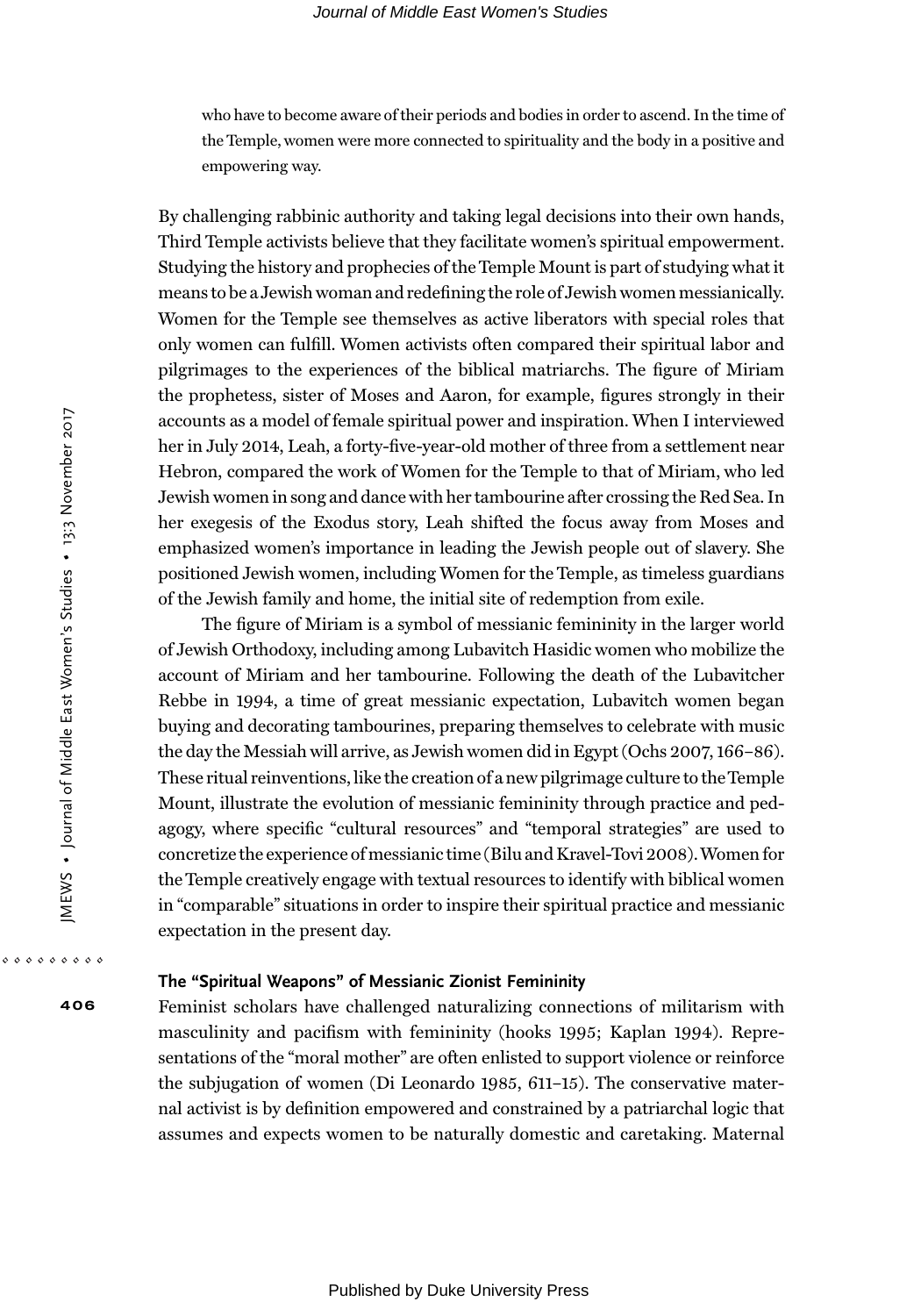political activism often challenges and perpetuates existing patriarchal logic and institutions (Peteet 1997, 103–5). In nationalist movements around the world, women's gendered bodies play important roles as territorial markers and "reproducers of the narratives of nations" (Yuval-Davis 1997, 39). As right-wing maternal activists challenge male leaders and find empowerment in positions of political and religious leadership, they also enable racism and state violence by reinforcing the boundaries between the family/nation and enemy "others" (Bacchetta and Power 2002, 7–10).

Women for the Temple is a strategic extension of the militarist and expansionist Zionist order in Israel. Women for the Temple language affirms women as equal Jewish subjects with responsibilities for both domesticity and rebuilding the Third Jewish Temple, reinforcing and validating the normative gender order and mainstream expansionist Zionism. Despite calling themselves nonviolent and spiritual, they are also clearly "political" in the way they extend a racialized middleclass Ashkenazi supremacy over Palestinians. They rely on and expect the protection of the Israeli police and Israeli institutions to amplify their cause. Their white middle-class gendered positionalities allow temple activists to constitute themselves as harmless motherly "spiritual weapons" for an expansionist Jewish state that continues to Judaize Palestinian East Jerusalem. My Women for the Temple informants often reiterated their nonviolent intentions in rebuilding the Third Temple, arguing that they aim to "educate" the Jewish public and normalize the presence of religious Jews on the Temple Mount/Haram ash-Sharif. They are explicit in their hope to push the state of Israel to divide and annex the compound away from Palestinian control.

During the pilgrimage guide training courses I observed, women described their pilgrimages as transformative and cathartic experiences, even if they were allowed to remain on the Mount for only a few minutes and were surrounded by police escorts the entire time. They described pilgrimage guides as helping prepare a "spiritual revolution" that women are uniquely positioned to accomplish. It is women, they believed, who will normalize the movement for Jewish control of the Temple Mount/Haram ash-Sharif. As Naomi explained during the training:

Why are women leaders in the [Third] Temple movement? Because women are naturally more spiritual than men, much closer to divinity and the will of God. Men need the structure to pray three times a day to remember God. Women are naturally more connected to the temple. Men may be out in front and get into physical confrontations on the Mount but women are leading the spiritual revolution there. And when women come there to pray, society begins to see it as something normal.

The increased presence of Jewish women on the Mount as pilgrims has indeed contributed to the mainstreaming of the Third Temple movement and its wider 407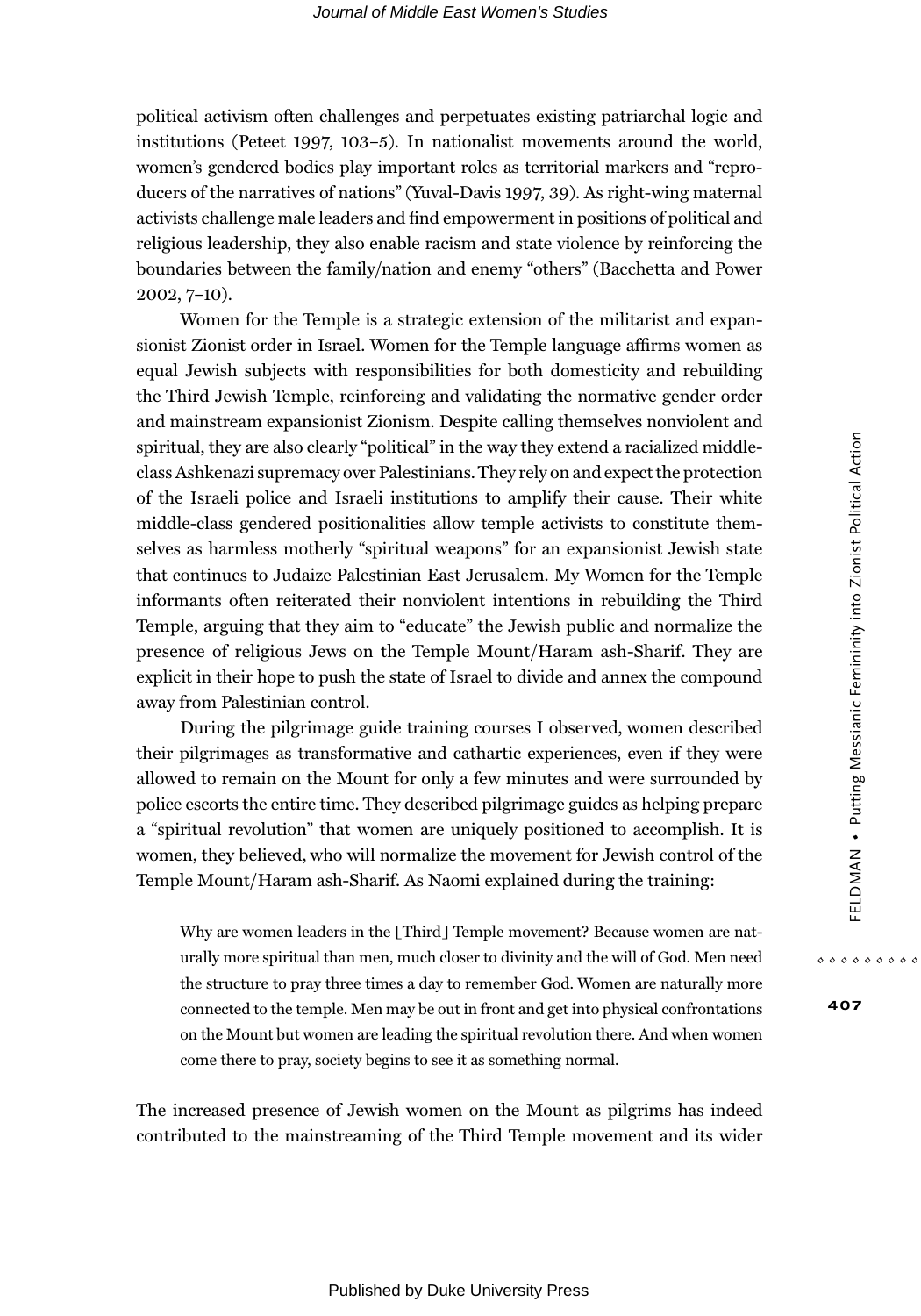acceptance in the religious nationalist mainstream. Featured in Israeli newspaper articles and television reports,Women for the Temple activists are more commonly than their male counterparts portrayed as pious subjects rather than political provocateurs. Israeli media frames the women as victims, innocent religious pilgrims who are discriminated against when the state restricts their ability to pray (e.g., Ehrlich 2016). In the religious and right-wing media especially, the activists are represented as harassed by dangerous Muslims who riot and scream "Allahu Akbar" (God is the greatest) at them when they appear on the Temple Mount/Haram ash-Sharif (e.g., Ben Porat 2015; Soffer 2014).<sup>10</sup> Rather than instruments of Zionist expansion and annexation, these representations depict the activists as pious mothers of the nation. As Tamara Neuman (2004) argues in regard to Jewish women activists who establish settlement outposts in the Palestinian territories, such representations facilitate the expansion of Israeli colonization and occupation by relying on stereotypes that cover violence with a facade of maternal care. Maternal discourses play on the notion of women belonging to the private realm, facilitating their appearance as apolitical protectors of children and family; thus they are less likely to be subject to police intervention (52–56). Israeli soldiers are less likely to evict a woman settler activist in the West Bank because she is seen as representing feminine ideals of peace and rootedness in the home (Feige 2009, 212– 28). Likewise, still images and videos of women with children on the Temple Mount who are prevented from carrying food or breastfeeding during the pilgrimage frame them as victims, which appeals to Jewish publics beyond the religious right wing. The rise of social media and widespread use of smartphones has played an enormous role in spreading such videos and pictures of the "victimization." Accompanying verbal or written accounts by Temple Mount activists depict the site as under the control of "foreign occupiers" protected by Israeli police who enforce an "apartheid" system that robs pious Jews of their religious and civil rights.

### The Privileges of Ashkenaziness and Gender and Heteronormativity

The ability of Women for the Temple to be seen as pious victims of religious oppression hinges first and foremost on their ability to access white privilege within Israeli society and reproduce normative gender relations. All fifteen of the women I interviewed are the primary caregivers in their families.While many participants in Women for the Temple are university-educated and work at least part-time, they are nevertheless responsible for cooking, cleaning, and caring for multiple children. My informants are proud of their maternal roles and their ability to balance familial duties with activism outside the home. They often emphasized that they will participate in Temple activism only if it does not interfere with their ability to fulfill their essential role as Jewish women: to continue caring for the family and the home. While Women for the Temple have taken on spiritual and political leadership and challenged the rabbinic authorities on matters related to women's purity, they are

408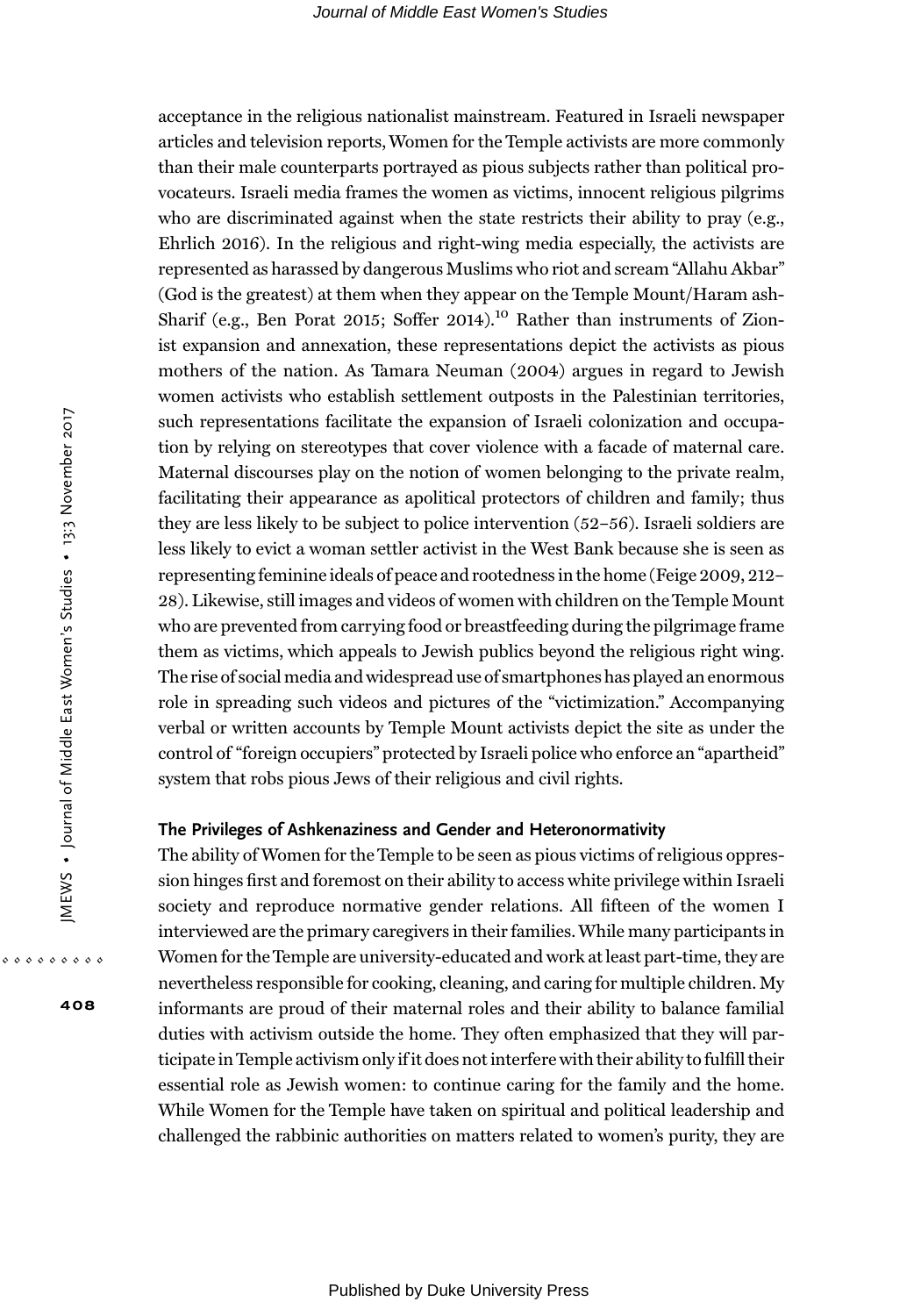still careful to tread within the lines of acceptable womanly behavior. They reproduce the heteropatriarchal status quo, which allows them to access state privileges even as members of a messianic "fundamentalist" movement. Correct performance of women's gender roles within patriarchal structures often plays an important role in the distribution of citizenship rights (Joseph 1996, 7).

The Temple Mount movement more broadly is legible within normative Ashkenazi standards of religiosity and nationalism, $<sup>11</sup>$  facilitating their access to</sup> state resources and police protection for activities. The Third Temple movement is composed of predominantly middle-class Ashkenazi Jews who are racially and economically privileged. They control state religious institutions, Torah learning, and most political institutions and parties, even though they are only 30 percent of Israel's population. Ashkenazim are the majority of Israelis in the upper and middle classes, and Mizrahi Jews who originate from North Africa and the Middle East make up most of the lower class. This racial divide is perpetuated and obscured by a pervasive Zionist ideology of Jewish unity that coalesces all Jews into one ethnic category positioned in opposition to the enemy Arab "other" (Lavie 2014, 80).

Instead of using the termethnicto refer to divisions in Israel, I use race because the term reflects social and psychological realities on the ground in Israel/Palestine. Israeli scholars have illustrated how the Israeli state categorizes residents and citizens and distributes privileges and resources through racial frameworks (see, e.g., Lavie 2014; Madmoni-Gerber 2009; Sasson-Levy 2013; Shenhav and Yonah 2008) where Ashkenazi whiteness is attached to many symbolic and material forms of capital. The Ashkenazi privilege conferred on and enacted by activists in Women for the Temple enables them to be recognized as pious actors with authentic spiritual motivations, reinforcing Zionist expansion. Messianic femininity allowsWomen for the Temple to access the Temple Mount precisely because it is a *racialized* femininity, one that resembles Ashkenazi standards of religiosity and nationalism.

Most Mizrahim ("oriental" Jews) continue to follow the religious legal ruling of the late chief Sephardic rabbi, Ovadia Yosef, who forbade Jews to enter the Temple Mount/Haram ash-Sharif. The Mizrahi Jewish religious leadership has traditionally been staunchly against pilgrimages to the Temple Mount or using political action to rebuild the Temple, but Mizrahim now constitute about one-third of Temple Mount movement activists. I found Mizrahim largely absent from the leadership of the movement. Moreover,when they participate as activists, they do so in ways that conform to Ashkenazi standards of theological interpretation and ritual practice. Mizrahi participants in the messianic Third Temple movement might be viewed as part of "Ashkenazification," whereby Jews of Mizrahi origin intermarry or obtain Ashkenazi privilege by assimilating into dominant social, professional, and political circles. "Ashkenaziness," then, does not necessarily imply European descent but stands for an Israeli version of whiteness that functions as a kind of "symbolic capital" that can be learned or adopted (Sasson-Levy 2013, 29–34). All

409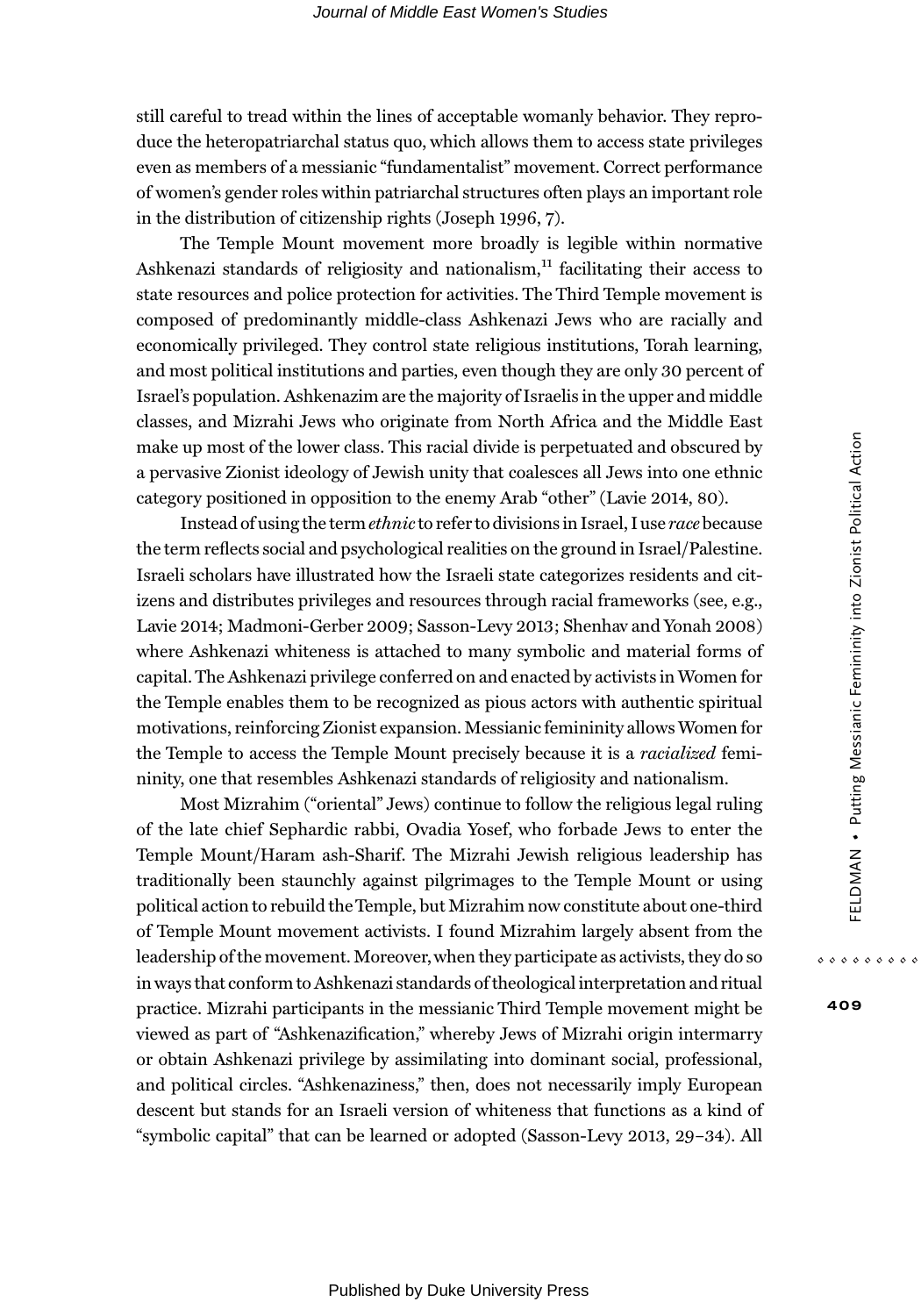five of the Mizrahi women activists with whom I conducted oral histories were married to Ashkenazi men and identified with Ashkenazi-run political parties and religious institutions. Four out of the ten Ashkenazi women I interviewed were married to Mizrahi men, and their husbands had studied in religious Ashkenazi-run institutions.<sup>12</sup>

These findings indicate the greater role of religion in incorporating Mizrahim into the nationalist project and making them proper Zionist subjects. An enhanced religious Jewish identity as defined and performed according to Orthodox Ashkenazi standards allowed Mizrahim to access Israel's public and political sphere while diminishing their Arab identity (Shenhav 2003, 73). The absorption of Mizrahim into Ashkenazi religious standards illustrates how Ashkenazi Orthodoxy has "become the yardstick for determining normative religiosity" in Israel (Nissim 2008, 23). Although the Third Temple movement is often labeled as "fundamentalist" or "exceptional," it must be viewed as part of the legacy of normative Ashkenazi religiosity and Zionism. The Third Temple movement is a somewhat exclusive club that requires proper connections and social circles for access. Pilgrimage trips to the Temple Mount are not advertised to the general Jewish public but organized through a network of religious nationalist yeshivas (religious seminaries), right-wing activist groups, and women's groups largely in West Bank settlements. Since only a few visibly religious Jews are allowed to enter the Temple Mount/ Haram ash-Sharif each day and only during specific hours, individuals usually organize their trips with an established pilgrimage leader who may be a well-known rabbi affiliated with the Third Temple movement, a temple activist licensed as tour a guide, or any other member of a temple activist group. Pilgrimage leaders have built cordial relations with the police through frequent visits and can ensure that participants in their group receive preferential access.

When I pushed my informants to say whether they thought that the Third Temple movement was predominantly Ashkenazi, they insisted that building the temple was fundamentally about "Jewish unity." Even if Ashkenazim are overrepresented in the movement, in their eyes the project ultimately transcends all ethnic divisions between Jews. Building the Third Temple rectifies the Jewish division that caused the destruction of the Second Temple. As Jews were discursively condensed together into an ethnic unity through the Israeli Zionist account of the "ingathering of exiles," they were also gathered under an Ashkenazi universalist umbrella. While Mizrahim were marked as culturally particular in the early years of state formation, Ashkenaziness was de-ethnicized and came to stand for the entire Jewish collective (Sasson-Levy 2013, 36). This reality is reflected in the confusion expressed by members of Women for the Temple when I attempted to talk to them about race in Israeli society. "But we are all Jews," they would often insist, sometimes accompanied by a look ofirritation. The race category simply did notmake sense for them and they could not understand why this would be important information.

410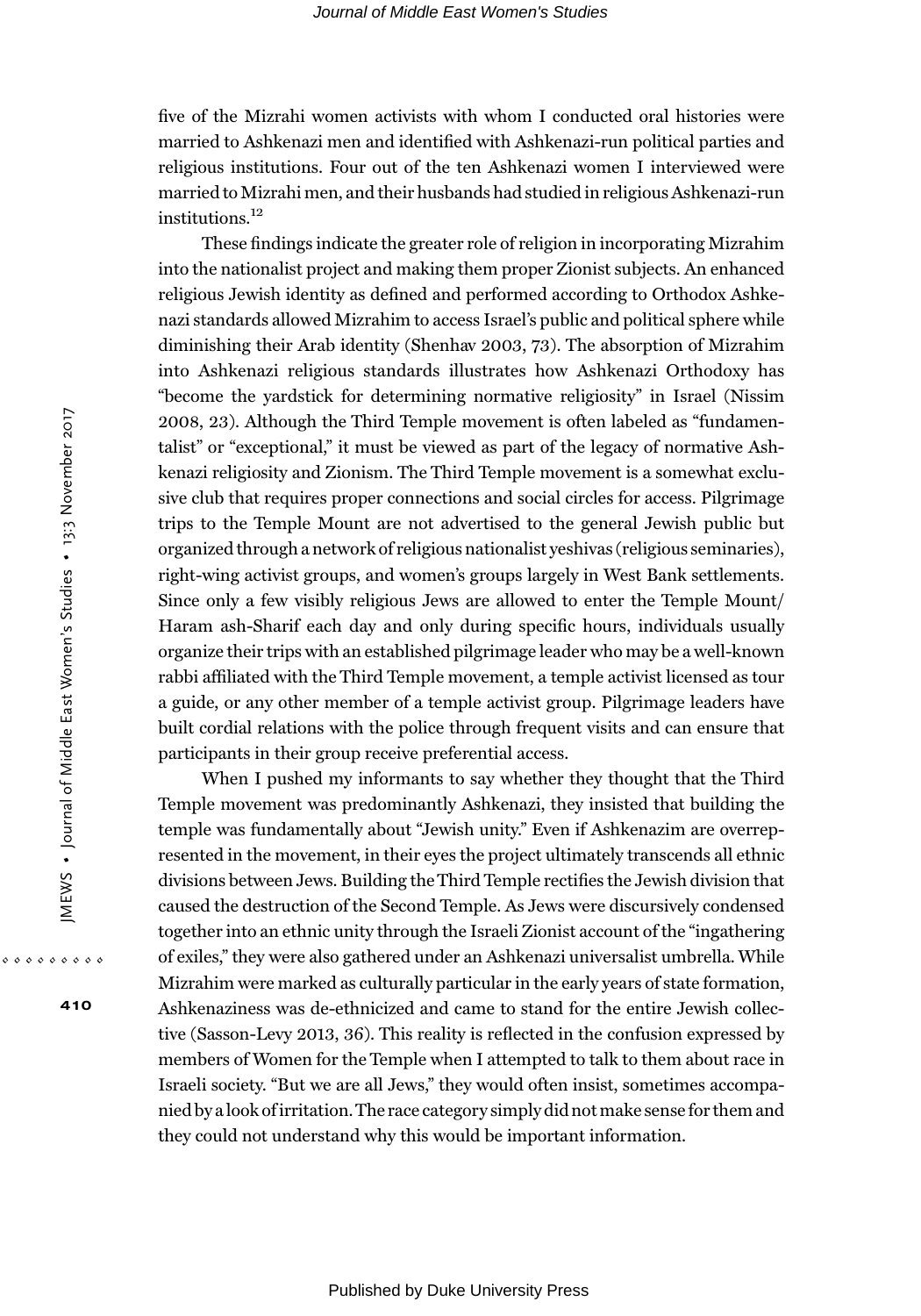The messianic discourse employed by Third Temple activists helps conceal racial divisions in the present by promising the imminent arrival of a utopian existence that will make such divisions irrelevant. Palestinians are invisible and inconsequential in this vision. Such utopian visions are rooted in a particular reading of Jewish theology and prophecy that is guided by Zionist state discourses,which have always carried implicit messianic undertones. The Temple women activists draw on traditional mystical ideas of the Temple and secularized state discourses to form a unique ideological complex. They claim that the Third Temple will be a house of prayer for all nations that will teach the world true justice and peace.

# Conclusion

Women for the Temple's messianic feminine activism supports Zionism and Palestinian displacement by reinforcing Israel's victimization narrative. Their increasing presence on the Temple Mount/Haram ash-Sharif authenticates and strengthens Jewish claims and state-sponsored Judaization and colonization of East Jerusalem. It is important to see Women for the Temple activists as partisans in another project of Zionist Jewish place making that erases Palestinians and their claims to community, land, and other resources. During pilgrimages, women are encouraged to literally practice erasing the Al-Aqsa mosque and Palestinian life, to use their imaginations to engage with a futureThird Temple. In addition to receiving state funds, the Third Temple movement upholds the core mythological narratives of Zionism, thus representing hegemonic Zionism. Continuing to frame this kind of messianic Zionism as "fundamentalist" or "extremist" creates a moral high ground for so-called secular Israelis (Dalsheim and Harel 2009, 219–20). It also hinders a full understanding of the complex relationship between the state of Israel, Zionism, Ashkenazi privilege, and the messianic Third Temple movement.

As an anthropologist, I take seriously Women for the Temple's messianic femininity as a project of spiritual empowerment while recognizing that it perpetuates a legacy of violence and displacement against Palestinians. The case of Women for the Temple prompts us to evaluate how spiritual projects enable state violence and gendered and sexual dynamics mediate this relationship. As Women for the Temple ascend the Mount, they embody the traditional feminine and sexualized language used to refer to theTemple in the Jewish tradition,where theTemple is the bodily receptacle of the divine presence that comes to dwell within it. The activists reinforce the idea of theTemple Mount as a feminine body that is victimized and humiliated by police who prevent Jews from ascending and Muslims who "occupy" and "defile" the site.Messianic femininity as spiritual theory and embodied practice promises to undo this humiliation. Messianic femininity allows Women for the Temple to care for the Temple Mount, the house of God, just as they care for the private family home. As these women ascend the Mount in a state of bodily and

411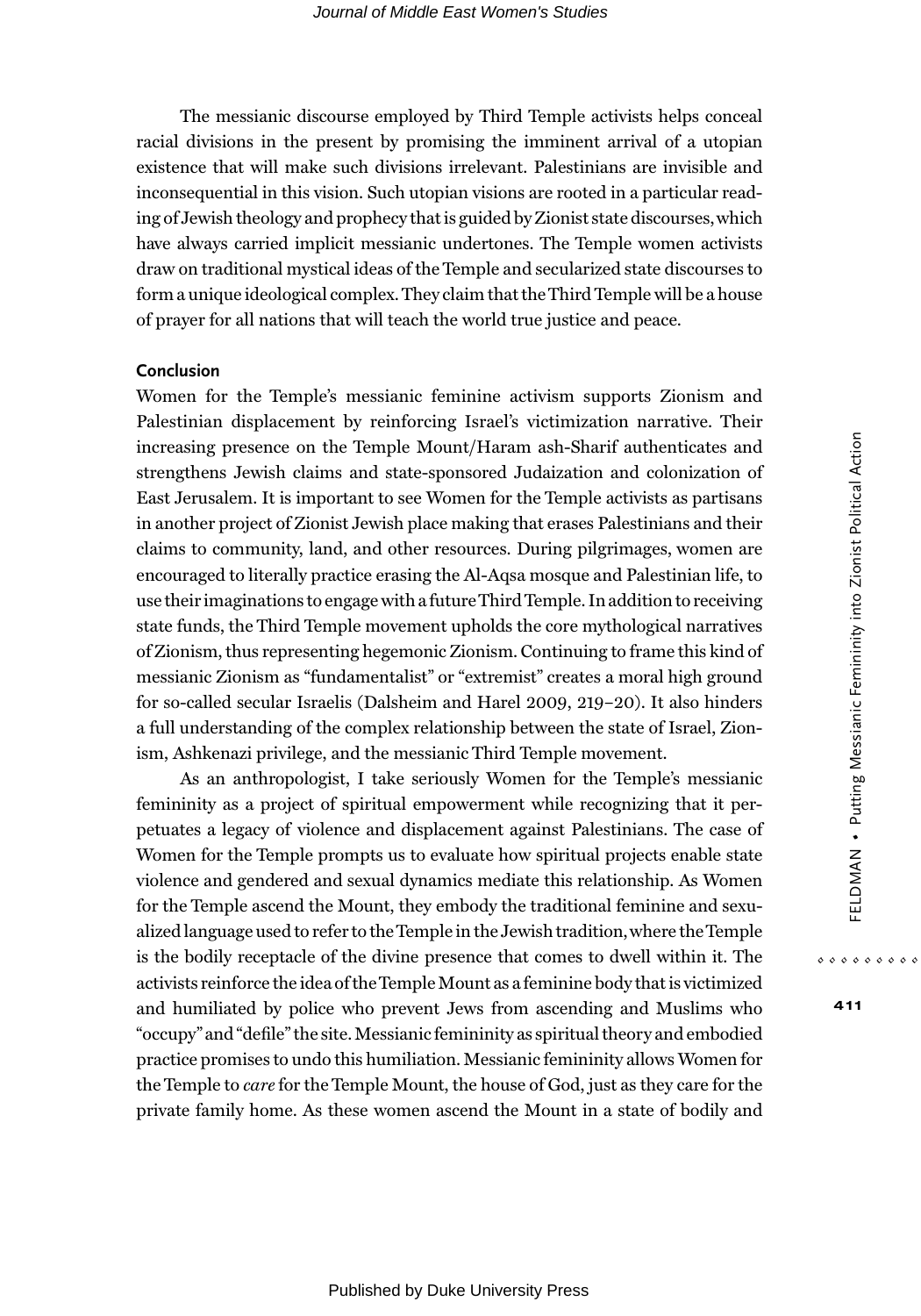spiritual purity, they believe that they are helping redeem the nation by reestablishing a direct link between the Jewish people and God.Women for theTemple have played a critical role in mainstreaming the Third Temple movement because they cultivate their project as informed by values of piety, motherly caregiving, and feminine empowerment rather than violent colonial expansion. The gender of my informants, their Ashkenazi white privilege, and their integration into the patriarchal order have better enabled the Third Temple movement to access resources and operate symbiotically within the expansionist aims of the secular Zionist state apparatus. Although they belong to a so-called fundamentalist movement,Women for the Temple craft a pious womanhood in the service of state power. But they also empower religious women to move beyond traditional motherhood to take the interpretation of Jewish law into their own hands as they remain steadfast guardians of the Jewish home and nation. Messianic femininity in this case operates as a unique ideological complex that integrates secular and religious gender ideologies in the service of an expansionist state.

RACHEL Z. FELDMAN is a PhD candidate in the Anthropology Department at the University of California, Davis. Her forthcoming dissertation (2018) on the Third Temple movement in Jerusalem examines this messianic movement from intersecting gender, race, and class perspectives. Contact: rzfeldman@ucdavis.edu.

#### Acknowledgments

The research presented in this article was funded by a Graduate Research Fellowship from the National Science Foundation.

#### Notes

- 1. My forthcoming dissertation on theThird Temple movement (2018) elaborates the race and class normativity of the larger Third Temple movement as well as the impact of the Third Temple movement on Muslim Palestinians in East Jerusalem and the ways Palestinian activists have organized to resist the growing presence of Jews on the Haram ash-Sharif.
- 2. While I do not have income data for my informants, I characterize the majority of Third Temple activists as middle class because they are university educated and work in middle-class professional jobs. None of the women I conducted interviews with were working in the service industry or manual labor. Today about 40 percent of Israeli society is lower middle class, and the upper middle class accounts for 29 percent of the population. See Nisanov 2014. By "Ashkenazi" I refer to Jews who are descendants of European Jewish communities and make up the majority of Israel's upper class. They have the benefits of "white privilege" relative to Mizrahim, Jews of Middle Eastern and North African descent, and Palestinians.
- 3. See the advertisement for the Temple Institute's annual Sukkot reenactment taking place in the City of David in East Jerusalem (tinyurl.com/y7jd7sc9 [accessed May 3, 2017]).
- 4. See, e.g., Sharon 2015 and the following report citing these police estimates: the–temple. blogspot.fr/2015/01/blog-post\_11.html (in Hebrew).

412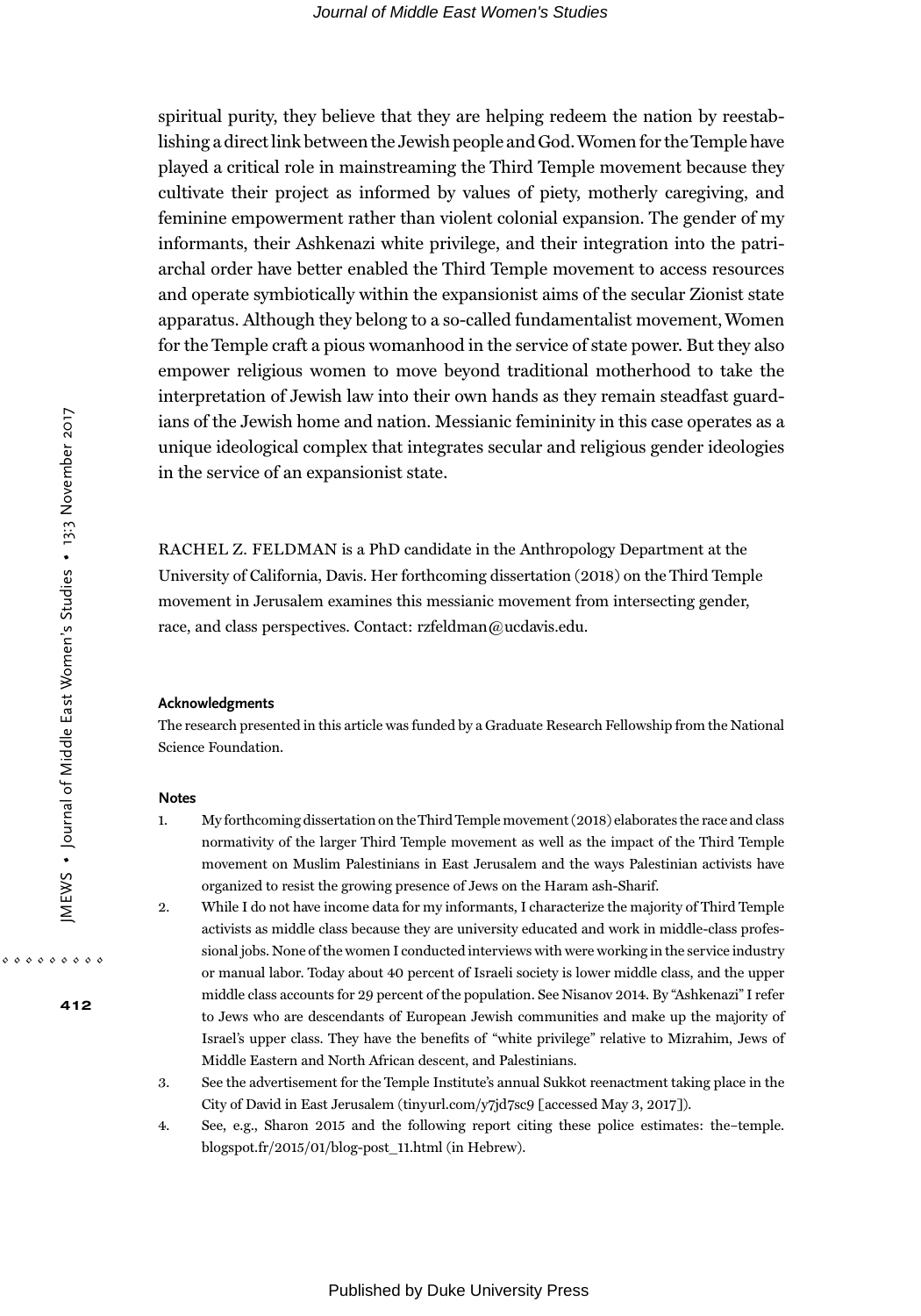- 5. See Rina's comments during her interview with Channel 7 News (the–temple.blogspot.fr/2016 /07/blog-post\_95.html?spref=bl).
- 6. Ministers Uri Ariel, Moti Yogev, Moshe Feiglin,Tzipi Hovotely, and Yinon Magal, Zeev Elkin, and Miri Regev have come out explicitly in support of the Third Temple movement. Feiglin made the temple a central component of his political platform in 2014. In December 2015 it was revealed that Deputy Defense Minister Eli-Ben Dahan had donated 50,000 shekels (\$12,000) to the Temple Institute (see Blau 2015). In 2016 Glick became a member of the Knesset.
- 7. In 2015 Channel 7 News (themajor media network of religious Zionism) named Glick "man of the year in the field of human rights" for his work fighting for Jewish prayer on the Temple Mount (Vitkon 2016).
- 8. For more information on recent surveys, see, e.g., Hasson 2013.
- 9. Jewish Orthodoxy does not ordain women with the title of rabbi. However, programs like the one offered at Midreshet Lindenbaum, while still controversial in the Orthodox world, allow women to undertake the same course of study as male rabbis and become arbiters of Jewish law.
- 10. See also the video coverage of Women for the Temple by Israel's Channel 1 news ([www.youtube](www.youtube.com/watch?v=HEjfoVRZOgI#t=142) [.com/watch?v=HEjfoVRZOgI#t=142](www.youtube.com/watch?v=HEjfoVRZOgI#t=142) [in Hebrew]).
- 11. These normative standards of Ashkenazi religiosity, which dominate the religious nationalist demographic, were largely defined by the National Religious Party (known by its Hebrew acronym, Mafdal) and its educational institutions, which existed from 1956 to 2008.
- 12. In Israel mixed marriages have been shown to maintain socioeconomic gaps between Ashkenazim and Mizrahim (Okun 2004). Marrying an Ashkenazi spouse often provides the tools of upward mobility for Mizrahim. The more educated people from mixed marriages are, the more likely they are to marry an Ashkenazi (183).

#### References

- Abu El-Haj, Nadia. 2001. Facts on the Ground: Archaeological Practice and Territorial Self-Fashioning in Israeli Society. Chicago: University of Chicago Press.
- Aran, Gideon, and Tamar El-Or. 1995. "Giving Birth to a Settlement: Maternal Thinking and Political Action of Jewish Women on the West Bank." Gender and Society 9, no. 1: 60–78.
- Bacchetta, Paola, and Margaret Power. 2002. Right Wing Women: From Conservatives to Extremists around the World. New York: Routledge.
- Bartov, Idit. 2014. "In the Halakha of the Temple Mount, the Women are Leading the Men" (in Hebrew). Interview with Idit Bartov. Mishelach, July 30. [www.mishelach.co.il/2014/07.](www.mishelach.co.il/2014/07)
- Ben Porat, Ido. 2015. "Defense Minister Outlaws Temple Mount Screamers." Arutz Sheva, September 9. [www.israelnationalnews.com/News/News.aspx/200493.](www.israelnationalnews.com/News/News.aspx/200493)
- ———. 2016. "Fifteen Right Wing Activists Were Arrested on the Way to the Temple Mount" (in Hebrew). Arutz Sheva, May 12.<www.inn.co.il/News/News.aspx/321895>.
- Ben Shitrit, Lihi. 2015. Righteous Transgressions: Women's Activism on the Israeli and Palestinian Religious Right Wing. Princeton, NJ: Princeton University Press.
- Bilu, Yoram, and Michal Kravel-Tovi. 2008. "The Work of the Present." American Ethnologist 35, no. 1: 64–80.
- Blau, Uri. 2015. "Netanyahu Allies Donated to Groups Pushing for Third Temple." Haaretz, December 9. [www.haaretz.com/settlementdollars/1.690821.](www.haaretz.com/settlementdollars/1.690821)
- Chen, Sarina. 2007. "Liminality and Sanctity: A Central Theme in the Rhetoric and Praxis of Temple Zealot Groups" (in Hebrew). Jerusalem Studies of Jewish Folklore 24–25: 245–67.
- Dalsheim, Joyce, and Assaf Harel. 2009. "Representing Settlers." Review of Middle East Studies 43, no. 2: 219–38.

413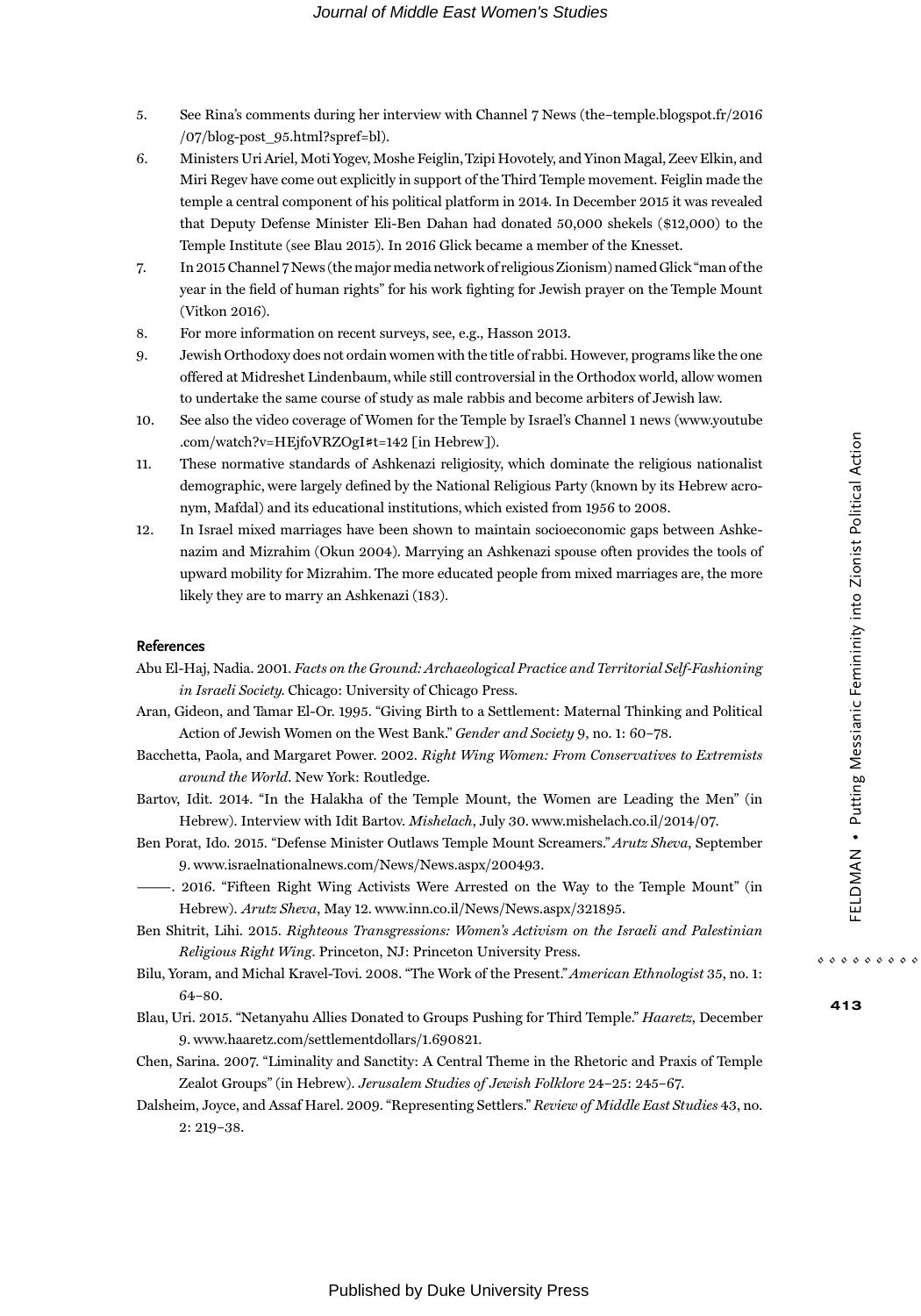- Di Leonardo, Michaela. 1985. "Morals, Mothers, and Militarism: Antimilitarism and Feminist Theory." Feminist Studies 11, no. 3: 599–617.
- Ehrlich, Yifat. 2016. "The Temple Mount in Their Hands" (in Hebrew). Yediot Ahronot (Latest News), November 6.
- El Or, Tamar, and Haim Watzman. 2002. Next Year I Will Know More: Literacy and Identity among Young Orthodox Women in Israel. Detroit: Wayne State University Press.
- Feige, Michael. 2009. Settling in the Hearts: Jewish Fundamentalism in the Occupied Territories. Detroit: Wayne State University Press.
- Gorenberg, Gershom. 2000.The End of Days: Fundamentalism and the Struggle for the Temple Mount. Oxford: Oxford University Press.
- Hasson, Nir. 2013. "One Third of Israeli Jews Want Temple Rebuilt in Jerusalem, Poll Finds." Haaretz, July 12. [www.haaretz.com/israel-news/.premium-1.535336.](www.haaretz.com/israel-news/.premium-1.535336)
	- ———. 2016. "Ten People Were Arrested on the Eve of Passover for Attempting to Offer a Passover Sacrifice on the Temple Mount" (in Hebrew). Haaretz, April 23.[www.haaretz.co.il/news/education](www.haaretz.co.il/news/education/1.2924506) [/1.2924506](www.haaretz.co.il/news/education/1.2924506).
- hooks, bell. 1995. "Feminism and Militarism: A Comment." Women's Studies Quarterly 23, nos. 3–4: 58–64.
- Inbari, Motti. 2009. Jewish Fundamentalism and the Temple Mount. Albany: State University of New York Press.
- Ir Amim and Keshev. 2013. "Dangerous Liaison: The Dynamics of the Rise of the Temple Movements and Their Implications."March 1[.www.ir-amim.org.il/sites/default/](http://www.ir-amim.org.il/sites/default/files/Dangerous%20Liaison-Dynamics%20of%20the%20Temple%20Movements.pdf)files/Dangerous%20Liaison [-Dynamics%20of%20the%20Temple%20Movements.pdf.](http://www.ir-amim.org.il/sites/default/files/Dangerous%20Liaison-Dynamics%20of%20the%20Temple%20Movements.pdf)
- Israel-Cohen,Yael. 2012.Between Feminism and Orthodox Judaism: Resistance, Identity, and Religious Change in Israel. Leiden: Brill.
- Joseph, Suad. 1996. "Gender and Citizenship in Middle Eastern States." Middle East Report, no. 198: 4–10.
- Kaplan, Laura Duhan. 1994. "Woman as Caretaker: An Archetype That Supports Patriarchal Militarism." Hypatia 9, no. 2: 123–33.
- Larkin, Craig, and Michael Dumper. 2012. "In Defense of Al-Aqsa: The Islamic Movement inside Israel and the Battle for Jerusalem." Middle East Journal 66, no. 1: 31–52.
- Lavie, Smadar. 2014. Wrapped in the Flag of Israel: Mizrahi Single Mothers and Bureaucratic Torture. New York: Berghahn.
- Madmoni-Gerber, Shoshana. 2009. Israeli Media and the Framing of Internal Conflict: The Yemenite Babies Affair. New York: Palgrave Macmillan.
- Mehager, Tom. 2016. "Terrorist Shooting in Hebron: The Syndrome of the Mizrahi Guard" (in Hebrew). Haokets, March 28. [www.haokets.org.](www.haokets.org)
- Meir, Tal Roitman. 2013. "A Rabbanit and Judge: Bartov Smashes the Halakhic Ceiling" (in Hebrew). Yediot Ahronot, July 8.<www.ynet.co.il/articles/0,7340,L-4414750,00.html>.
- Neuman,Tamara. 2004. "Maternal 'Anti-Politics' in the Formation of Hebron's Jewish Enclave." Journal of Palestine Studies 33, no 2: 51–70.
- Nisanov, Zoya. 2014. "The Middle Class in Israel." Policy Paper No. 2014.04, July. Taub Center for Social Policy Studies in Israel, Jerusalem. taubcenter.org.il/wp-content/files\_mf/themiddleclassinisrael .pdf.

Nissim, Leon. 2008. "The Secular Origins of Mizrahi Traditionalism." Israel Studies 13, no. 3: 22–42. Ochs, Vanessa. 2007. Inventing Jewish Ritual. Philadelphia: Jewish Publication Society.

Okun, Barbara S. 2004. "Insight into Ethnic Flux: Marriage Patterns among Jews of Mixed Ancestry in Israel." Demography 41, no. 1: 173–87.

414

Published by Duke University Press